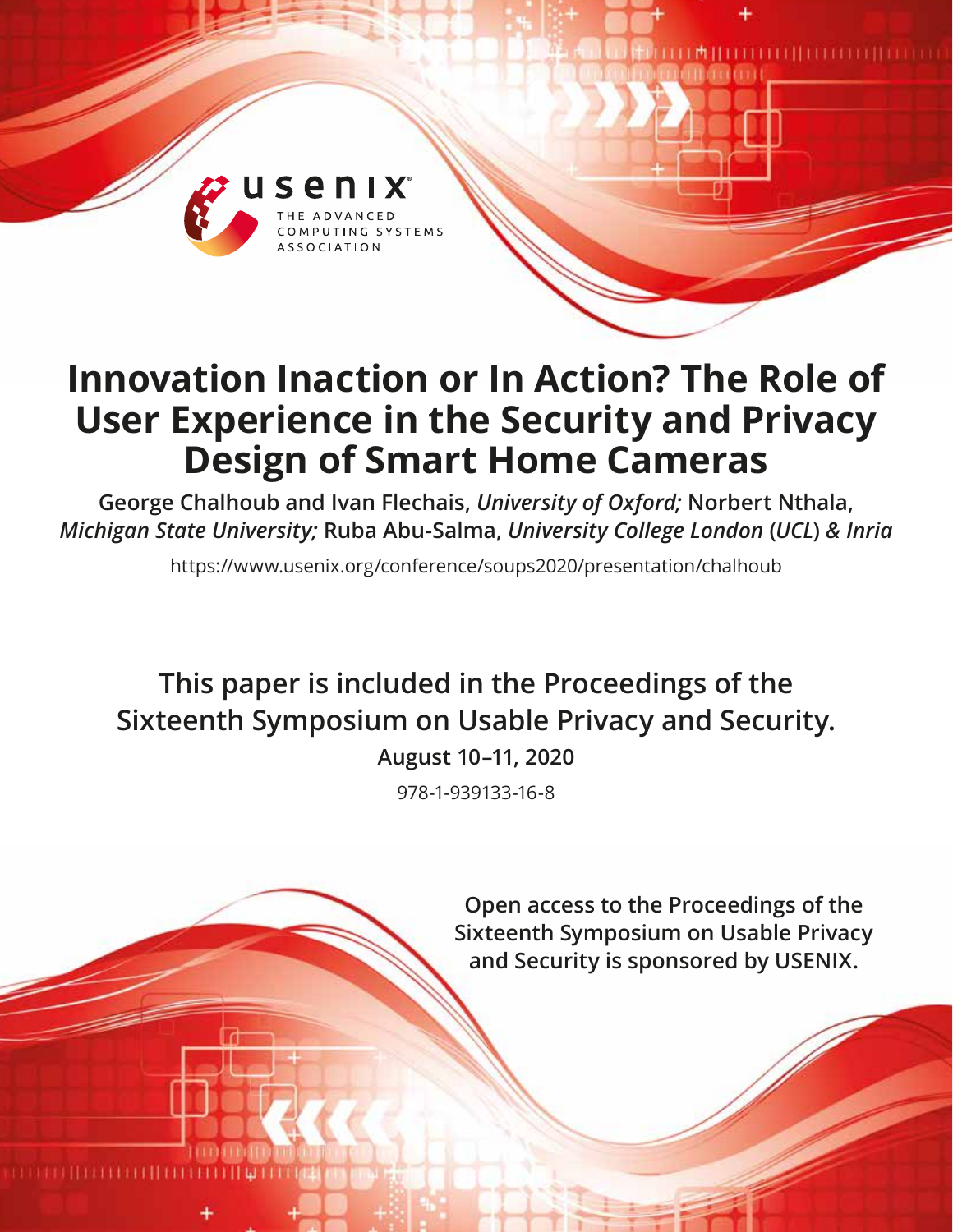# Innovation Inaction or In Action? The Role of User Experience in the Security and Privacy Design of Smart Home Cameras

George Chalhoub<sup>1</sup>, Ivan Flechais<sup>1</sup>, Norbert Nthala<sup>2</sup>, Ruba Abu-Salma<sup>3</sup> *University of Oxford Michigan State University (MSU) University College London (UCL) & Inria [{george.chalhoub,](mailto:george.chalhoub@cs.ox.ac.uk) [ivan.flechais}@](mailto:ivan.flechais@cs.ox.ac.uk)cs.ox.ac.uk, <sup>2</sup>[nthalano@msu.edu,](mailto:nthalano@msu.edu) 3 [r.abu-salma@cs.ucl.ac.uk](mailto:r.abu-salma@cs.ucl.ac.uk)*

#### Abstract

Smart homes are under attack. Threats can harm both the security of these homes and the privacy of their inhabitants. As a result, in addition to delivering pleasing and aesthetic devices, smart home product designers need to factor security and privacy into the design of their devices. Further, the need for user-centered security and privacy design is particularly important for such an environment, given that inhabitants are demographically-diverse (e.g., age, gender, educational level) and have different skills and (dis)abilities.

Prior work has explored different usable security and privacy solutions for smart homes; however, the applicability of *user experience (UX)* principles to security and privacy design is under-explored. In this paper, we present a qualitative study to explore the development of smart home cameras manufactured by three companies. We conduct semi-structured interviews with 20 designers and their collaborators, and analyze these interviews using Grounded Theory. We find that UX was seen as helpful by our participants in fostering innovation in the design of privacy solutions. However, UX was not used or considered in the design of security solutions due to an explicit need for established, tried-and-tested solutions (i.e., previous traditional security solutions that were seen as effective and reliable to fix certain design problems). Drawing from the findings of our study, we propose a model of UX factors influencing security and privacy design of smart home cameras. We also extract a set of recommendations to improve the security and privacy design of smart cameras. We finally outline several areas for future investigation.

#### 1 Introduction

Homes are increasingly becoming instrumented, connected, and smart. Devices (including light bulbs, doorbells, door locks, thermostats, and coffee makers) are designed to be Internet-connected and offer greater convenience, functionality, and energy efficiency. However, the rise in the adoption and use of smart home devices is accompanied by new security and privacy threats [\[1\]](#page-13-0). Most smart home devices have always-on sensors that collect different types of data and then transmit the data over the Internet to various destinations [\[2,](#page-13-1) [3\]](#page-13-2). The data can be used to spy on or create fine-grained inferences of device users and other home inhabitants. Smart devices also increase the technical complexity of the security infrastructure in smart homes; non-expert home users are expected to protect themselves and their families from various attacks. Increasing numbers of attacks, which have seen attackers taking control of smart homes (e.g., [\[4,](#page-13-3)[5\]](#page-13-4)), emphasize the need for protecting smart homes. When such attacks happen, smart home device manufacturers often blame users for behaving insecurely (e.g., choosing weak passwords to secure smart home mobile applications [\[5\]](#page-13-4)), while users ascribe the shortfalls to manufacturers.

Smart home devices do not only affect the privacy and lifestyle of users of these devices, but also those of every inhabitant of the home. In one example, a husband decided to unplug a smart home camera that his wife placed in their house (to check in on her family while she was away) because he felt that the camera was staring at him while he was making coffee [\[6\]](#page-13-5). This example illustrates, as Hassenzahl and Tractinsky [\[7\]](#page-13-6) state, that product attributes must be linked to the needs and values of users (and bystanders in this instance). This entails considering the affective consequences of technology on people, as well as the situatedness and temporality of the product (e.g., the actual or anticipated experience of a user—and a bystander—with the product). Hassenzahl and Tractinsky argue that experience is a combination of elements including the product and internal states of the user (e.g.,

Copyright is held by the author/owner. Permission to make digital or hard copies of all or part of this work for personal or classroom use is granted without fee.

*USENIX Symposium on Usable Privacy and Security (SOUPS)* 2020. August 9–11, 2020, Virtual Conference.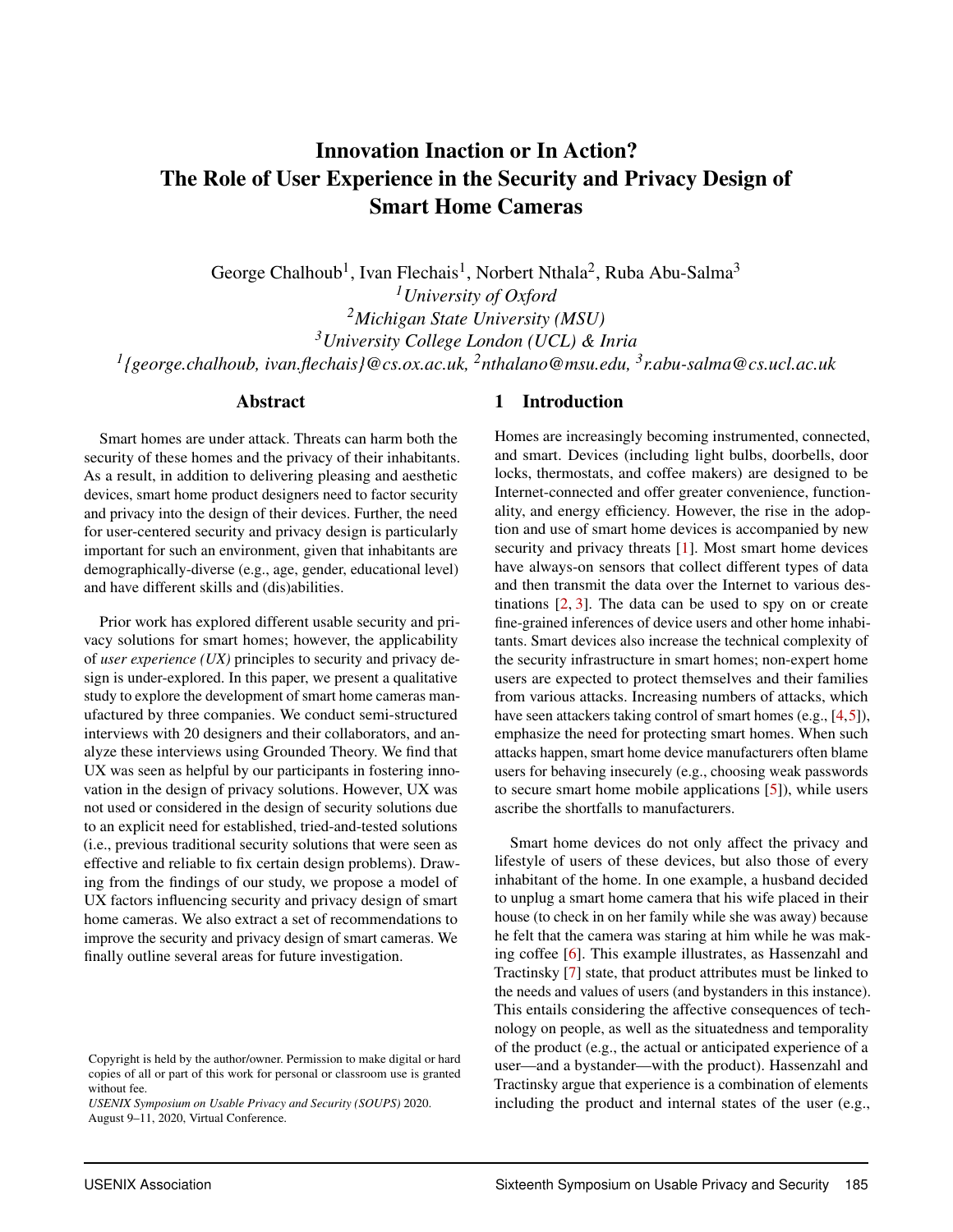mood, expectations, active goals), which extends over time. The elements interact and modify one another and, hence, understanding the *user experience (UX)* of security and privacy design is important for the successful adoption and use of smart home devices. The importance of UX in the design of smart home devices has long been recognized and advocated for [\[8](#page-13-7)[–10\]](#page-13-8). UX encompasses more than usability: it covers emotions, psychological responses, beliefs, perceptions, be-haviors, and accomplishments [\[11\]](#page-13-9).

Prior work has investigated how to achieve security and privacy in smart homes, focusing mainly on technical aspects (e.g., [\[12,](#page-13-10) [13\]](#page-13-11)). Other work has also explored the security and privacy of smart homes in a user-centered way, specifically investigating users' knowledge of threats, attitudes, and expectations (e.g., [\[14\]](#page-13-12)). While studies suggest that factoring UX into security and privacy design can be challenging [\[15,](#page-13-13) [16\]](#page-13-14), research is needed to explore the practices of designers (or manufacturers) of smart home devices.

To make a step in this direction, we conducted qualitative user studies with three companies that developed smart home security cameras. We interviewed 20 participants from these companies  $(n=6, n=8, n=6)$  who were involved in the design process of smart cameras. Our aim was twofold: (1) to understand how companies factored UX into the design of security and privacy solutions and (2) to investigate how UX influenced the design of security and privacy solutions. We summarize our key findings and contributions below:

- 1. Product design teams used UX as a means of designing innovative privacy solutions.
- 2. UX was not used to design innovative security solutions due to an explicit need for established security solutions.
- 3. Data protection regulations triggered security and privacy considerations, but some regulations were regarded as impractical from a UX perspective.
- 4. Conflicting interests among departments represented in the design team impeded the UX design of security and privacy solutions.

The rest of the paper is structured as follows: we give an overview of relevant literature in Section [2.](#page-2-0) We describe our methods in Section [3.](#page-3-0) We present and discuss our results in Section [4](#page-5-0) and Section [5,](#page-11-0) respectively. Finally, we present our design recommendations in Section [6.](#page-12-0)

#### <span id="page-2-0"></span>2 Related Work

# 2.1 Security and Privacy in Smart Homes

Several studies have explored users' experiences, values, needs, and concerns in relation to smart home surveillance (e.g., data collection, use, and sharing) [\[17](#page-13-15)[–20\]](#page-14-0). Zeng et al. [\[14\]](#page-13-12) interviewed 15 smart home users and found that their understanding of threats depended on the sophistication of

their mental models. Malkin et al. [\[21\]](#page-14-1) surveyed 116 users of smart speakers and found that they were protective of the audio command history of children and guests, and that they strongly opposed third-party data tracking. Malkin et al. [\[22\]](#page-14-2) also surveyed 591 smart TV users and found that they disagreed with their data being shared with other parties despite a lack of understanding of regulations that protected their rights. Geeng and Roesner [\[23\]](#page-14-3) interviewed 18 smart home users to investigate multi-user interactions and found tensions during installation, normal use, and long-term use. Abdi et al. [\[24\]](#page-14-4) conducted interviews with 17 smart assistant users and found that they had limited understanding of data storage and sharing. Naeini et al. [\[25\]](#page-14-5) conducted a vignette study with 1,007 users to investigate privacy preferences, and found that users were more comfortable with data collected publicly, and that they would more likely consent to providing data if it were perceived as beneficial. Apthorpe et al. [\[26\]](#page-14-6) surveyed 1,731 smart home users to measure the acceptability of third-party data sharing. They provided insights into existing privacy norms and extracted best design practices.

Other studies have investigated the concerns and perceptions of bystanders—such as visitors or co-habitants—who do not make the choice to install smart home devices. Yao et al. [\[27\]](#page-14-7) ran focus groups and design activities with 18 participants and found three factors impacting the privacy perceptions of bystanders. Bernd et al. [\[28\]](#page-14-8) proposed to use the framework of Contextual Integrity to research the privacy of domestic workers that are affected by smart home devices, and the design process of product teams who build such devices.

#### 2.2 UX of Security and Privacy

As technology use evolves and becomes embedded in everyday life, the focus on usability (i.e., how easy, efficient, and effective technology is to use) becomes necessary, but insufficient. Broader issues need to be considered, such as social communication, contextual trust, and even aesthetic aspects of security and privacy design.

Dunphy et al. argue that it is crucial to understand how UX is factored into the security and privacy design of technologies [\[29\]](#page-14-9). However, there are several gaps in this space: Shava and Van Greunen [\[30\]](#page-14-10) state there is a "missing link" between UX and usable security and privacy. Other researchers have also reported on the lack of scientific research into UX and usable security and privacy [\[31,](#page-14-11) [32\]](#page-14-12).

# 2.3 UX in Smart Home Security and Privacy

There has been an increased focus on designing user-centered smart home devices [\[14,](#page-13-12) [23,](#page-14-3) [24,](#page-14-4) [33–](#page-14-13)[36\]](#page-14-14). However, there has been little research into the role of UX in the security and privacy design of smart home devices [\[37\]](#page-14-15). Further, there has been little work exploring how designers and their collabora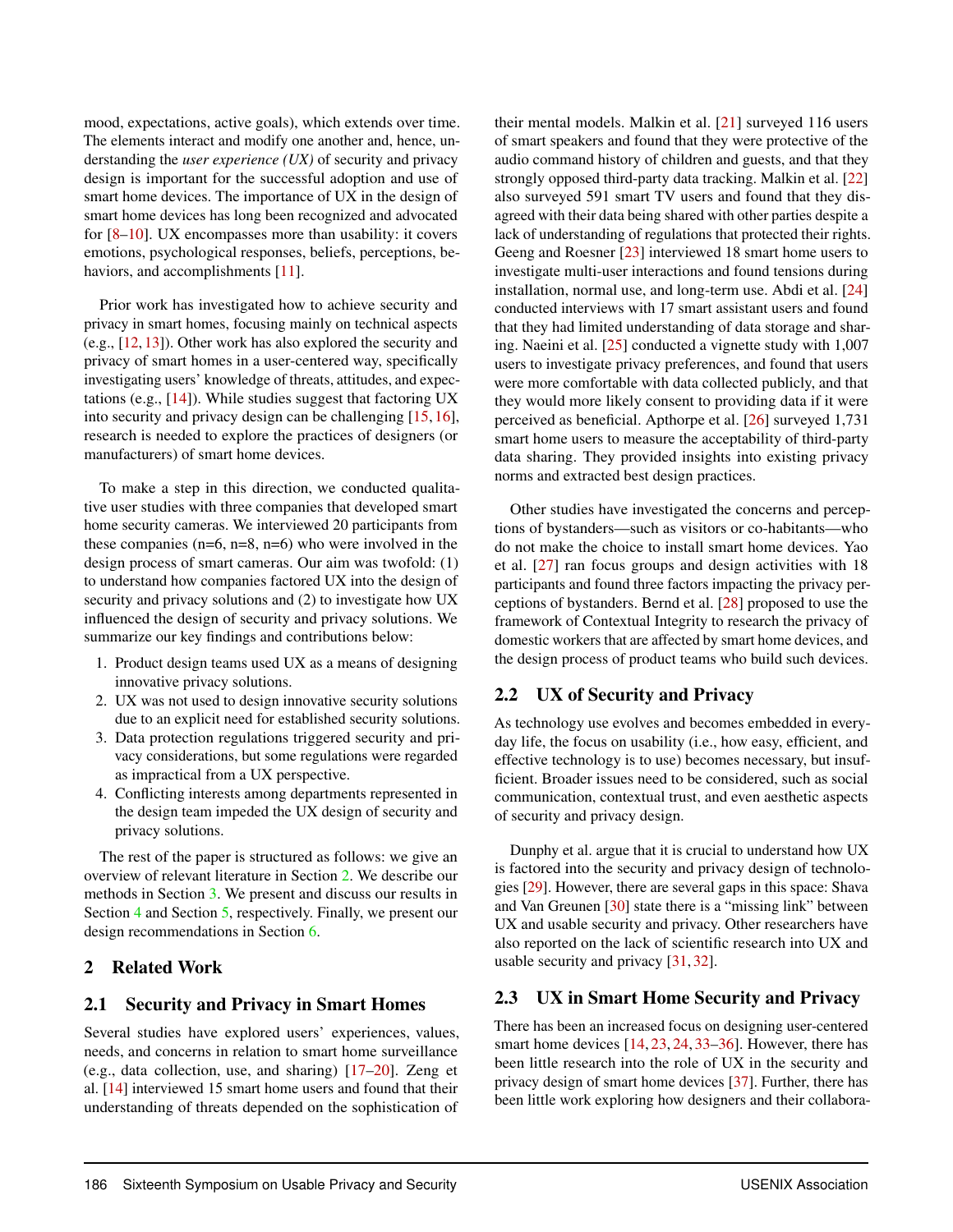tors think about the UX of these devices [\[38,](#page-14-16)[39\]](#page-14-17). In particular, there is a research gap in how designers consider UX during the security and privacy design of smart home devices [\[40](#page-15-0)[,41\]](#page-15-1). Bergman and Johansson [\[42\]](#page-15-2) conducted a structured literature review of 150 smart home research papers and found that there was no research into how product teams factored UX into the security and privacy design of smart homes. Without an in-depth understanding of designers' processes, challenges, and responsibilities, we argue that existing security and privacy issues in smart homes will persist.

Existing research has focused mostly on the practices of developers. Assal and Chiasson [\[43\]](#page-15-3) interviewed 20 developers to explore real-life software security practices during the development lifecycle and found that security was not considered in the design stage. Similarly, Waldman [\[44\]](#page-15-4) interviewed 36 product developers and found that product teams did not consider privacy in their decision-making. Further, previous research has found that many gaps existed among product teams on the one hand and security teams on the other hand, which included miscommunication and lack of security knowledge [\[45,](#page-15-5) [46\]](#page-15-6). As a result, they found that some companies contracted developers who were security experts to act as an intermediary between product and security teams [\[47\]](#page-15-7).

The literature suggests that security and privacy may pose UX challenges for smart home developers. Oh and Lee [\[16\]](#page-13-14) analyzed reviews of quantified self applications and found that privacy was a key problem affecting UX, security, and privacy design processes. This was later confirmed by Bergman et al. [\[15\]](#page-13-13), where they explored how 11 smart home companies captured UX requirements and found that security and privacy posed a UX challenge for designers. Rowland et al. [\[48\]](#page-15-8) found that smart home designers often faced tensions between UX and security in smart homes (e.g., trade-offs between strong authentication and users' ease of interaction with smart devices). Unlike desktop computing, smart home applications span inter-connected physical and digital devices [\[49\]](#page-15-9), increasing the complexity of factoring UX into the design of smart devices [\[50\]](#page-15-10). While UX and usability guidelines are established for desktop systems and web applications, guidelines that specifically target smart home devices are underresearched [\[49,](#page-15-9) [51\]](#page-15-11). Moreover, smart home devices lack standardization and quality dimensions [\[52\]](#page-15-12). Some general UX rules are recommended for the design and implementation of smart home devices [\[53\]](#page-15-13), but their effectiveness and suitability have not been explored in detail [\[54\]](#page-15-14).

In summary, prior research has uncovered a variety of design-related security and privacy issues from the user perspective for which UX is critical (e.g., the need to consider aesthetic aspects of security and privacy). Researchers have argued for understanding and designing the UX of security and privacy [\[29\]](#page-14-9). However, the literature reveals that there

has been limited work on frameworks, models, and scientific research bridging UX, security, and privacy. Our work takes a step to solve this problem by investigating the role of UX in the security and privacy design of smart home cameras.

# <span id="page-3-0"></span>3 Methods

We designed and conducted a qualitative user study of designers of smart home cameras based on approaches described in [\[55](#page-15-15)[–57\]](#page-15-16). We interviewed 20 participants in the United Kingdom, focusing on understanding the design processes and practices of smart home cameras manufactured by three different companies A ( $n=6$ ), B ( $n=8$ ), and C ( $n=6$ ). We aimed to investigate the design, development, and implementation of three security camera products that had been in production for years. We concentrated on the design of these products because smart home security cameras (i) have a growing adoption rate [\[58\]](#page-15-17), (ii) are subject to increased security attacks [\[59\]](#page-15-18), and (iii) are seen as particularly invasive by end-users [\[60,](#page-15-19)[61\]](#page-15-20). Our institution's ethics committee approved this study.

#### 3.1 Research Questions

Our work aims to address the following research question:

RQ. How do product design teams factor UX into the security and privacy design of smart home cameras?

To address our main research question, we explore the following sub-questions:

- 1. How do designers and their collaborators make decisions during the security and privacy design process of smart home cameras?
- 2. What are the different aspects of the design process of smart home cameras that explicitly deal with UX factors?
- 3. What are the challenges that different stakeholders face when factoring UX into the security and privacy design of smart home cameras?

#### 3.2 Recruitment

To recruit our participants, we posted flyers and distributed leaflets in the United Kingdom, and advertised the study on online platforms (e.g., LinkedIn). We also recruited participants through snowball sampling, which allowed us to reach employees that were not easily accessible through other strategies. At the time of recruitment, interested participants were employees who were active at their company and responsible for the design, development, or maintenance of a smart home camera product. The participants we recruited from each company were all on the same development team and worked on the same product.

We asked interested participants to complete an online screening questionnaire (see Appendix  $\overline{A}$ ). We received 31 complete responses. In addition to asking demographic ques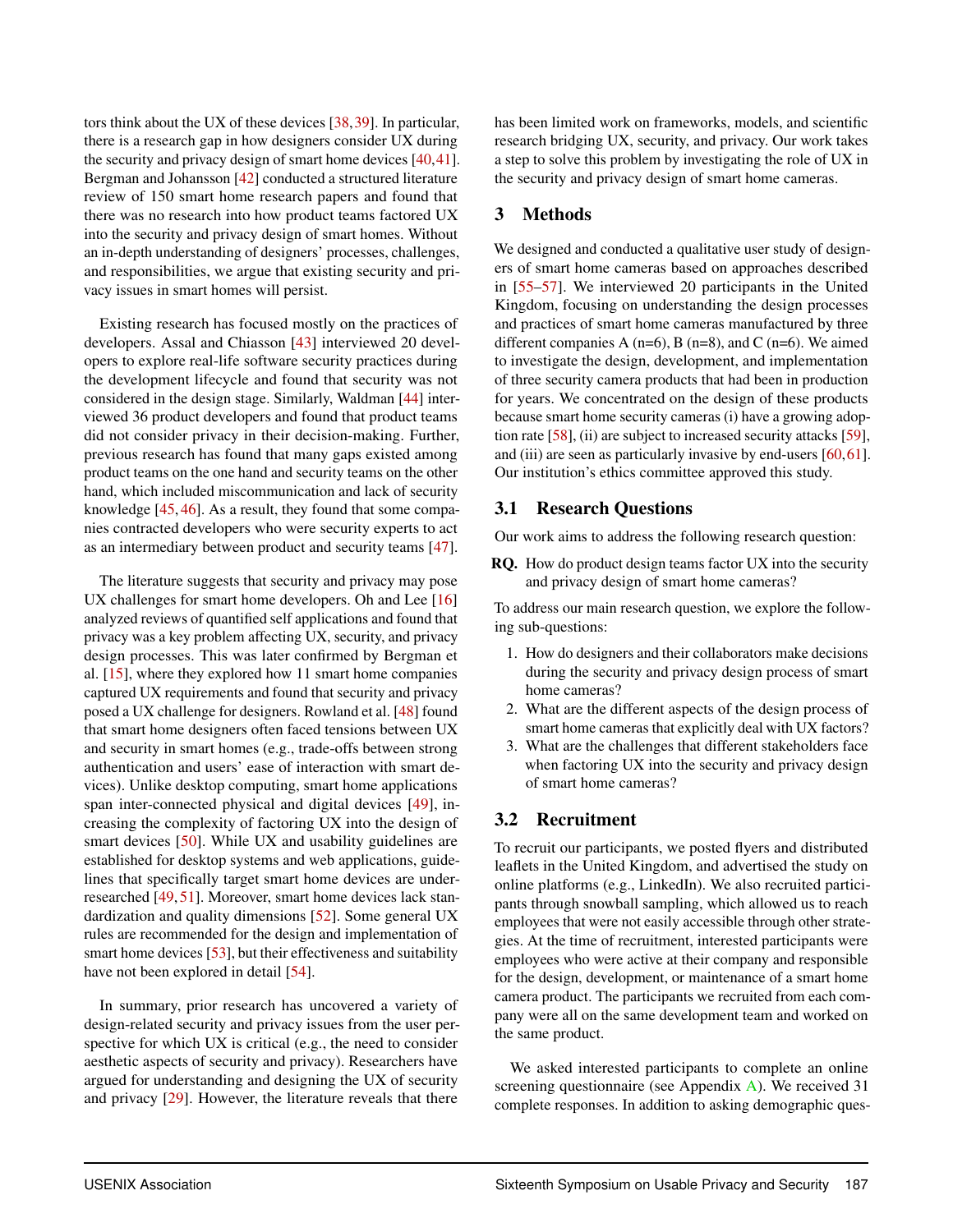tions, we provided participants with a list of job titles and then asked them to choose the title that best described their position at the company (e.g., UX Designer, Security Engineer, Product Manager). We describe the demographics of our participants in Table [1](#page-5-1) in Section [4.](#page-5-0)

Additionally, we asked participants to provide information about their company. We also asked them to specify the type of products that their company manufactured (e.g., security, lighting, or phone systems), as well as the specific products their company manufactured (e.g., cameras, hubs, voice assistants, lights). Finally, we asked participants to estimate the number of employees who worked at their company. The number allowed us to establish the company size (e.g., startup, mid-size, enterprise) since we were interested in targeting large-scale product development companies that were more likely to put effort into improving the UX of products [\[62\]](#page-15-21).

# 3.3 Interview Procedure

We conducted semi-structured interviews with 20 employees working at companies that manufactured smart home devices: Company A ( $n=6$ ), Company B ( $n=8$ ), and Company C ( $n=6$ ). We used the funnel technique [\[63\]](#page-16-0) to structure our initial interview questionnaire (study script), starting with general questions and then drilling down to specific ones.

The interview started with general questions characterizing participants' role at the company (e.g., responsibilities, duration of employment), the type of products they designed or developed, and their perspectives on UX, security, and privacy. Members of design teams referred to different groups of people (e.g., device purchaser, device administrator, and device user in the house) as 'users' without distinction. We then asked questions related to requirements gathering and specification in the design phase, as well as questions about how UX was factored into the design process (e.g., UX in the security and privacy design process, UX design methods, techniques, and artifacts).

Finally, we asked specific questions related to the profession of participants: regulatory stakeholders were asked about data protection regulations, product liabilities, and regulatory affairs; management stakeholders were asked about roles and responsibilities related to security and privacy; security stakeholders were asked about security requirements, the design of security, security maintenance, and security breaches.

We conducted our interviews remotely using Skype and Zoom. We also audio-recorded and transcribed all interviews. Interviews lasted for an average of 52 minutes. Our interview questions can be found in Appendix [C.](#page-17-1)

# 3.4 Pilot Study

After creating our initial interview questions (see Appendix [B\)](#page-17-2), we conducted a pilot study with four smart home product designers at a local conference. Two researchers recorded and analyzed the pilot interviews. We used the findings to identify potential problems (e.g., adverse events, time, cost) in advance prior to conducting the full-scale study. Drawing from our findings, we made the following changes:

- We refined our interview questions to reduce bias and improve their quality.
- We changed our data analysis method from Thematic Analysis to Grounded Theory because we aimed to (i) develop a substantive theory, (ii) deeply explore design processes, and (iii) derive grounded recommendations.
- We were better informed of the average duration of our interviews, which turned out to be around 50 minutes.

# 3.5 Data Analysis

We transcribed and analyzed all 20 semi-structured interviews using Grounded Theory, following Strauss and Corbin's procedure [\[64\]](#page-16-1). Grounded Theory enables the examination of topics and situations from many different angles, leading to comprehensive and deep explanations. It can uncover beliefs and meanings behind behaviors and events, through examining both rational and irrational aspects of behaviors [\[65\]](#page-16-2).

Four researchers in total analyzed the transcripts. The primary researcher (who conducted the interviews) and a second researcher independently completed the initial coding of all interview transcripts. To verify the credibility of the initial codes, a third researcher cross-checked the codes against the interview transcripts. At the same time, the fourth researcher reviewed the initial codes and supporting quotes. The four researchers discussed any differences and generated a codebook of 155 codes. The researchers then grouped the codes into themes (axial coding) and categories (selective coding).

We observed data saturation  $[66-68]$  $[66-68]$  between the  $18<sup>th</sup>$ and the  $20<sup>th</sup>$  interview; i.e., no new codes emerged in interviews 18–20, and, hence, we stopped interviewing. After creating the final codebook (see Table  $4$  in Appendix [D\)](#page-20-1), we tested for inter-rater reliability. The average Cohen's kappa coefficient (κ) for all codes in our data was 0.81. Cohen's kappa values over 0.80 indicate almost perfect agreement [\[69\]](#page-16-5).

# 3.6 Research Ethics

The University of Oxford Central University Research Ethics Committee reviewed and approved the study (CUREC/CS\_C1A\_19\_049). Before each interview, we asked participants to read an information sheet and sign a consent form that presented all the information required. Participants had the option to withdraw at any point during the study.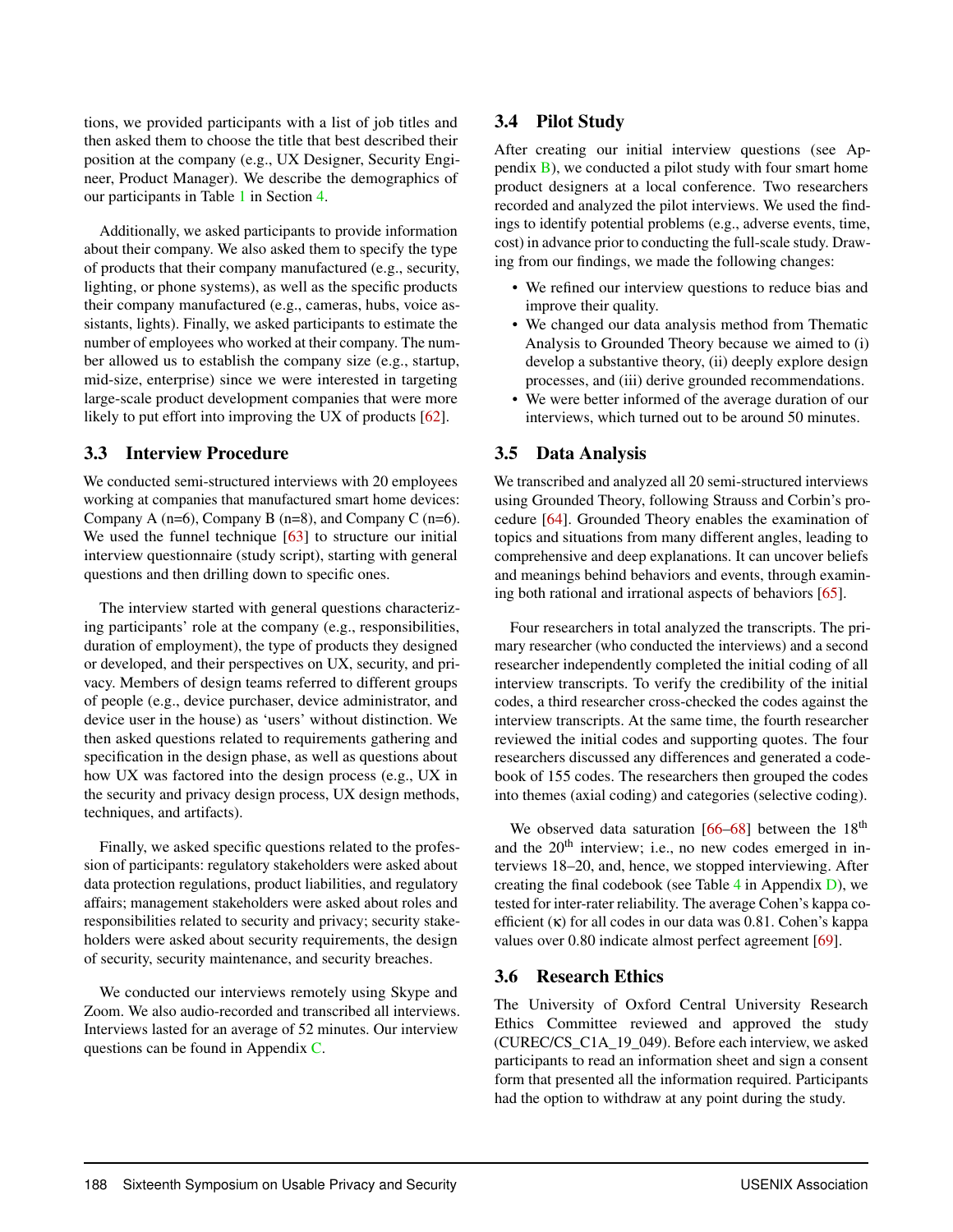#### 3.7 Limitations

Security, privacy, and regulatory matters are sensitive issues in big organizations like the ones we interviewed (see Table [2\)](#page-5-2). Our participants' corporate responsibilities as well as their company's reputation might have biased their responses. To mitigate this, we explained to our participants that data would be collected and processed in accordance with the General Data Protection Regulation (GDPR).

Further, self-reporting bias is common in user studies [\[70\]](#page-16-6). Some participants might not have responded accurately to our questions because they did not remember specific details or wanted to be viewed as socially acceptable. To maximize validity and minimize self-reporting bias, we avoided leading questions and relied on open-ended questions, inviting participants to provide in-depth answers in their own words.

Finally, our qualitative work is limited by the size and diversity of our sample. Following recommendations from prior work to interview between 12 and 20 participants [\[71\]](#page-16-7), we interviewed 20 participants until new codes stopped emerging.

#### <span id="page-5-0"></span>4 Results

In this section, we detail the findings of our study. We present our participant demographics (Section [4.1\)](#page-5-3), and then discuss our key findings organized according to the main themes of our analysis, as illustrated in Figure [1.](#page-5-4) The main themes are:

- Development Process (Section [4.2\)](#page-5-5);
- UX in Security Design (Section [4.3\)](#page-7-0);
- UX in Privacy Design (Section [4.4\)](#page-8-0);
- Innovation in Security and Privacy Design (Section [4.5\)](#page-9-0);
- Trust (Section [4.6\)](#page-10-0).

<span id="page-5-4"></span>

<span id="page-5-3"></span>Figure 1: Drawing from the findings of our study, the figure describes a model showing how UX was factored into the security and privacy design of smart home cameras.

# 4.1 Participant Demographics

Table [1](#page-5-1) summarizes the demographics of our sample (n=20). We interviewed 12 male and eight female participants. Ages ranged from 25 to 52. Ten participants had a college (or an undergraduate) degree, and ten had a graduate (or postgraduate) degree. We divided our participants (n=20) into six groups of stakeholders based on employment: security stakeholders  $(n=4)$ , regulatory stakeholders  $(n=3)$ , UX stakeholders  $(n=5)$ , management stakeholders (n=4), software stakeholders (n=2), and hardware stakeholders (n=2).

<span id="page-5-1"></span>

|                 | Gender | Age | <b>Degree</b> | <b>Experience</b> | <b>Employment</b>          |
|-----------------|--------|-----|---------------|-------------------|----------------------------|
| A01             | Female | 46  | M.A.          | 4 years           | <b>Product Manager</b>     |
| A <sub>02</sub> | Male   | 28  | B.A.          | 2 years           | UX Designer                |
| A <sub>03</sub> | Female | 42  | M.Sc.         | 5 years           | <b>Security Manager</b>    |
| A <sub>04</sub> | Male   | 30  | M.Eng.        | 2 years           | Security Engineer          |
| A05             | Male   | 32  | M.Sc.         | 2 years           | Hardware Designer          |
| A <sub>06</sub> | Male   | 44  | M.A.          | 6 years           | <b>UX</b> Director         |
| <b>B07</b>      | Female | 52  | J.D.          | 7 years           | Legal Counsel              |
| <b>B08</b>      | Female | 31  | J.D.          | 2 years           | Compliance Counsel         |
| <b>B09</b>      | Female | 38  | B.A.          | 4 years           | <b>Experience Designer</b> |
| <b>B10</b>      | Male   | 43  | B.A.          | 7 years           | <b>Product Designer</b>    |
| <b>B11</b>      | Male   | 27  | B.A.          | 2 years           | <b>UX</b> Designer         |
| <b>B12</b>      | Male   | 35  | M.Sc.         | 4 years           | Security Architect         |
| <b>B13</b>      | Male   | 28  | M.Sc.         | 3 years           | Mobile Developer           |
| <b>B14</b>      | Female | 31  | B.Sc.         | 4 years           | Software Engineer          |
| C15             | Female | 46  | J.D.          | 6 years           | <b>Product Counsel</b>     |
| C <sub>16</sub> | Male   | 36  | B.A.          | 6 years           | Senior UX Designer         |
| C17             | Male   | 29  | B.Eng.        | 2 years           | Hardware Engineer          |
| <b>C18</b>      | Male   | 50  | B.Bus.        | 8 years           | <b>Product Manager</b>     |
| C <sub>19</sub> | Female | 34  | B.Sc.         | 4 years           | <b>Security Engineer</b>   |
| <b>C20</b>      | Male   | 25  | B.Sc.         | 1 year            | Software Developer         |

<span id="page-5-5"></span>Table 1: Semi-structured interview participant demographics.

#### 4.2 Development Process

All participants (designers and their collaborators) followed an agile product development process, which included requirements analysis, design, development, testing, and maintenance [\[72\]](#page-16-8). In this section, we report on the requirements analysis, design, and development stages that companies A, B, and C (see Table [2\)](#page-5-2) followed to develop products PA, PB, and PC (see Table [3\)](#page-6-0). We describe how GDPR influenced the development process of smart home cameras. We also describe the challenges that UX design activities and smart homes introduced to our participants.

<span id="page-5-2"></span>

| Company | HO  |         |           | Employees Product Designed in |
|---------|-----|---------|-----------|-------------------------------|
| А       | UK  | $500+$  | PА        | UK                            |
| в       | USA | $1000+$ | <b>PR</b> | UK                            |
| C       | USA | $1000+$ | PC.       | UK                            |

| Table 2: Summary of companies. |  |
|--------------------------------|--|
|--------------------------------|--|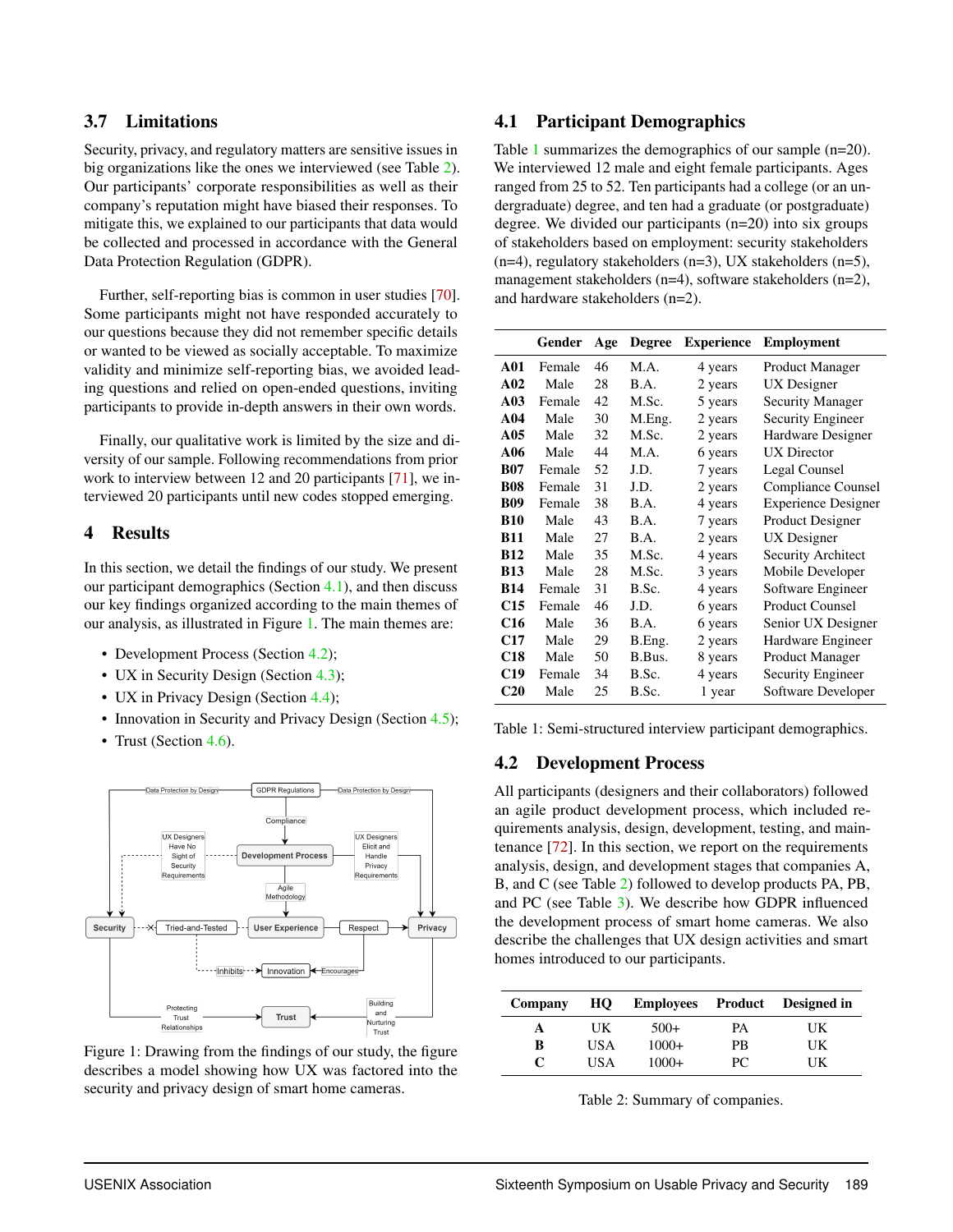<span id="page-6-0"></span>

| Product   | <b>Type</b> | <b>Major Functionality</b>               |
|-----------|-------------|------------------------------------------|
| PA.       | Camera      | Motion and sound detection with alerts.  |
| <b>PR</b> | Doorbell    | Real-time monitoring/audio features.     |
| <b>PC</b> | Camera      | Face recognition/detection of intruders. |

Table 3: Summary of products.

#### 4.2.1 Processes and Approaches

We briefly describe the processes and approaches of the design teams working at companies A, B, and C. All teams combined hardware and software development in agile and iterative design processes.

Company A. A cross-functional team that involved various stakeholders (e.g., senior UX/UI designers, software and mobile application developers, industrial designers, product managers) was in charge of questioning, exploring, defining, and making decisions related to the design of product PA (a camera). The team ran multiple workshops with designers and developers to explore various ideas and techniques, become familiar with common design patterns, and understand the product's business strategy. They followed a collaborative UX design process (multi-staged UX [\[73\]](#page-16-9)).

Company B. A self-managing agile team was in charge of the design and development of product PB (a doorbell). The team was composed of different experts (e.g., designers, developers, engineers) who met on a regular basis to share data, communicate, collaborate, and discuss their progress. No managers were controlling or directing the team because team members decided how to prioritize their work, manage their team, and achieve the goals of the project. UX designers were in charge of eliciting functional and quality requirements by applying different UX activities related to the use cases of the product. The requirements were extracted from user needs identified by UX research (e.g., personas, prototypes, interviews).

Company C. A functional team—operating in a traditional organizational structure—adopted agile mindsets, principles, and practices and was in charge of the development lifecycle of product PC (a camera). The team consisted of senior UX designers, product managers, and software developers. The team leader reshuffled team members regularly depending on the project's needs and requirements. Team members met regularly and were familiar with each other's work processes. UX designers, developers, and content designers conducted user research and made explicit UX decisions during the early stages of their projects. The team elicited requirements during the design, development, and implementation phases.

#### 4.2.2 GDPR and Compliance

All three companies were required to comply with GDPR [\[74\]](#page-16-10), which mandated *Data Protection by Design* (DPbD) [\[75\]](#page-16-11) practices (as reported by A3, B7, and C15). In practice, a DPbD approach requires companies to *"consider privacy and data protection issues at the design phase of any system, service, or product."* [\[76\]](#page-16-12)

**Delayed effect.** GDPR came into force on May  $25<sup>th</sup>$ , 2018, after the smart cameras of companies A, B, and C had been developed and released. Product Counsel C15 said that the devices produced before the enforcement date were noncompliant with GDPR. Similarly, Legal Counsel B7 said that the company's infrastructure that stored user data was not equipped to deal with GDPR requests. Security Architect B12 stated that making changes in the existing product architecture required an increased demand for labor, money, and effort.

Obtaining consent. GDPR requires smart home companies to obtain clear and valid consent from users to the use of their data. Due to the large amount of data exchanged in the ecosystem of company C's products, consenting to *all* uses of data was described as technically challenging by Product Manager C18. UX Designer A2, who was familiar with GDPR, stated that asking users to consent to all uses of data in their ecosystem would be detrimental to UX. A2 said: "*I think it would be too overwhelming for users to see every single piece of data that we collect.*"

Right to withdraw consent. Under GDPR rules, smart home users have the right to withdraw their consent at any time, which requires companies to delete user data. However, in the case of company C, Security Engineer C19 reported that their smart camera was often used with other company products as well as by third-party products (e.g., Amazon Alexa). C19 explained that the increased number of devices that shared customer data made complying with this regulation demanding. C19 described that their infrastructure "*is not designed to destroy the data just like this, with one click.*" C19 also mentioned that lack of control of data collected by third-party devices made complying with this regulation "*very challenging*." In particular, C19 stated that it was difficult to determine whether third-party devices; e.g., Amazon Echo, were GDPRcompliant due to the lack of clear guidelines showing how third-parties collected and processed user data.

Conflict between business and regulation. Different and conflicting design goals could arise during the design phase. Security Manager A3 reported dealing with a tension between commercial and regulatory stakeholders. The *Legal Department* wanted some of the data collected from users to remain stored on users' cameras (i.e., offline); however, the *Commercial Department* requested all data collected to be stored on the company's cloud servers. A3 explained: "*The legal team asked to keep the data local only, but at the same time the commercial team wanted us to collect it. I guess they wanted to monetize it.*" This reported conflict highlights the important role of regulation in smart homes.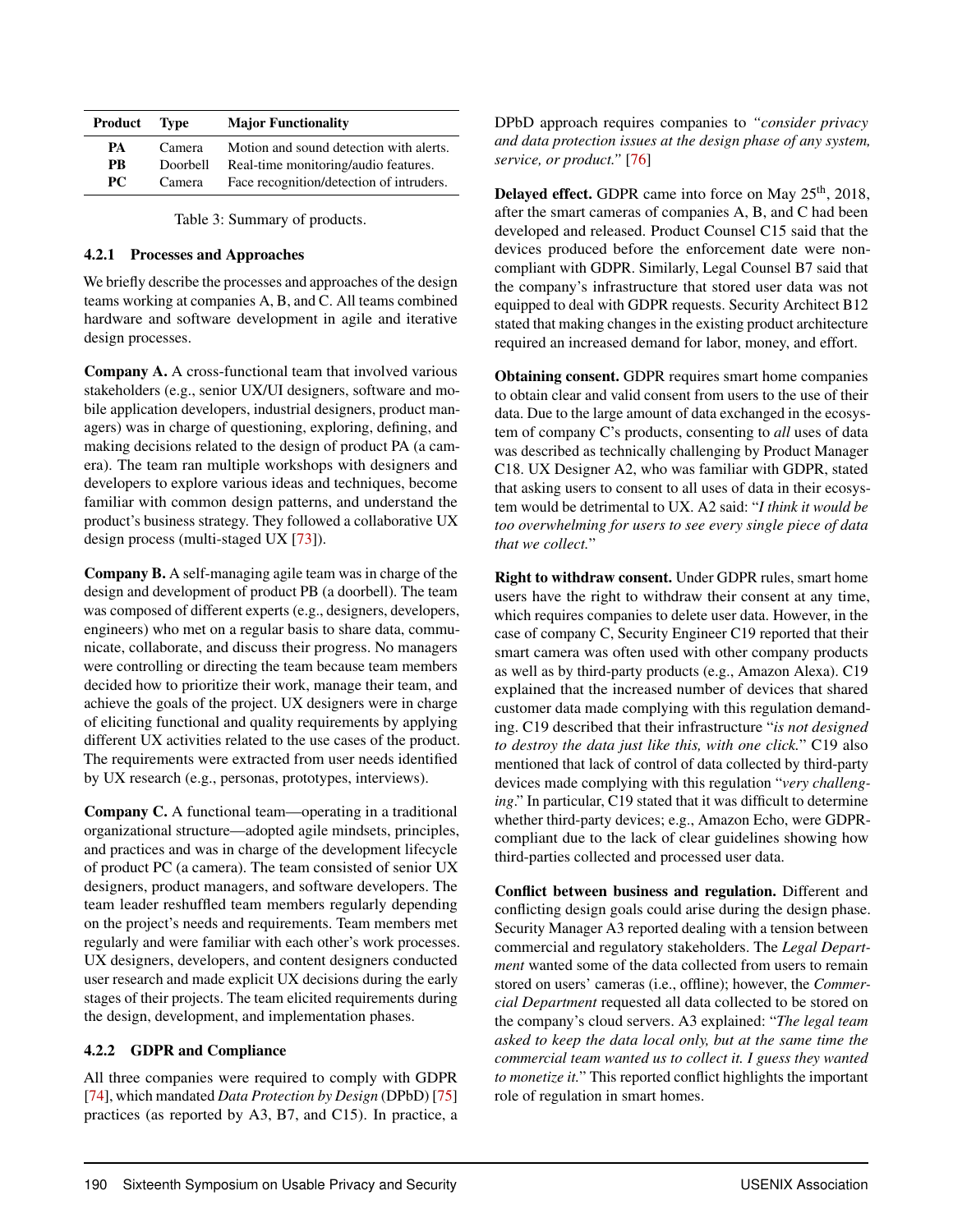#### 4.2.3 UX Design Activities

Participants reported different challenges during different activities of the UX design process.

Identifying pain points. UX designers (n=2) investigated data monitoring and collection in smart home cameras (through conducting research) to appropriately *"identify the main sort of frustrations and pain points"* (A2). A2 interviewed smart camera users to research *"acceptable areas of monitoring*"; however, they could not identify the pain points resulting from monitoring. To address this problem, A2 interviewed psychologists and visited existing customers in their house. A2 was able to identify six major pain points related to video monitoring. For example, A2 found that customers were concerned about cameras spying on them—by passively collecting data without their knowledge.

Making UX design decisions. UX designers made recommendations, but did not always make design decisions. UX Designer B11 reported that despite conducting user research and suggesting UX-aware changes, they did not make any final decisions; they were instead made by the project manager. B11 said: "*Ultimately, it's always their decision at the end of the day, but it has always been difficult for my job to ensure that I'm providing the best experience possible.*"

Fully understanding user behavior. UX designers (n=3) mentioned that one persistent UX challenge they faced was to fully understand the security behavior of users. A6 commented: "*The reality is we won't know the exact behavior until the product is out.*" The difficulty of understanding real user behavior is a challenge that is well-known to the usable security and privacy community [\[77\]](#page-16-13).

Making hardware design changes. Hardware stakeholders (n=2) faced issues when applying UX-related changes to existing products. In company A, industrial designers faced difficulties when implementing a privacy feature which would visualize the on/off state of smart cameras. Hardware Designer A5 explained that software developers were more flexible: *"while mobile developers are flexible, we have to make early decisions that are not easy to change."* Similarly, Hardware Engineer C17 said there was not enough time to build hardware sprints. The lack of flexibility (e.g., time, effort) made it difficult to apply UX changes to existing products.

#### 4.2.4 Interoperability of Smart Home Devices

Participants reported two smart home interoperability challenges that occurred during design and development.

Heterogeneous devices. Participants (n=2) stated that the integration between heterogeneous devices and company products was important to companies. For example, most products in company A supported heterogeneous devices and services, such as Amazon Alexa, If This Then That (IFTTT) applications, and Apple's Siri (A1). Third-party services (e.g., Amazon Alexa) "*improve[d] [user] experience*" (A2); however, they created difficulties for security stakeholders. Security Engineer A4—who worked on encrypting the data exchanged between the company's ecosystem of products and Amazon Alexa—described the process as *"complex"* and *"timeconsuming."* A4 specifically reported dealing with a legacy platform unable to send and receive encrypted messages with the API of Alexa Voice Service [\[78\]](#page-16-14).

Securing connections between devices. Security Engineer C19 stressed that their company's smart home devices had *"solid security."* The challenge, however, was encrypting data exchanged among the increased number of devices in the company's ecosystem. C19 explained: *"Smart home devices are generally secure. . . The problem is the number of connections between all of those devices, they all have to be protected."* In addition, Product Designer B10 explained that the increased connections between devices, touch points, and objects would add to the complexity of this challenge. Complexity in smart homes was previously reported in the literature [\[79\]](#page-16-15).

# <span id="page-7-0"></span>4.3 UX in Security Design

In this section, we present how design teams applied UX principles and practices to the design of security features that end-users interacted with. We found that UX was not factored into the design of security solutions due to lack of expertise and the misperception of security being a low-priority technical-only problem. In addition, we found that GDPR and security audits motivated UX considerations.

#### 4.3.1 Alignments between UX and Security Design

Regulations and legal liabilities. We found that regulation triggered security design considerations. Although security was not explicitly factored into company B's design phase, regulations and legal liabilities required designers to consider some security requirements. UX designers in company B attempted to consider regulatory requirements in the design phase although they faced several obstacles (i.e., high-level guidelines). Legal Counsel B7 mentioned that the introduction of GDPR's *"Data Protection by Design"* requirements prompted doorbell design teams to implement new security features (i.e., stronger encryption during authentication).

Security audits looking into user behavior. All three companies conducted security audits to establish how well their information system conformed to security standards and frameworks. We found that security audits in companies B and C prompted security design considerations. During a security audit led by Security Architect B12, a security review was conducted to investigate the password strength of the accounts of PB's users. B12 found several instances of poor password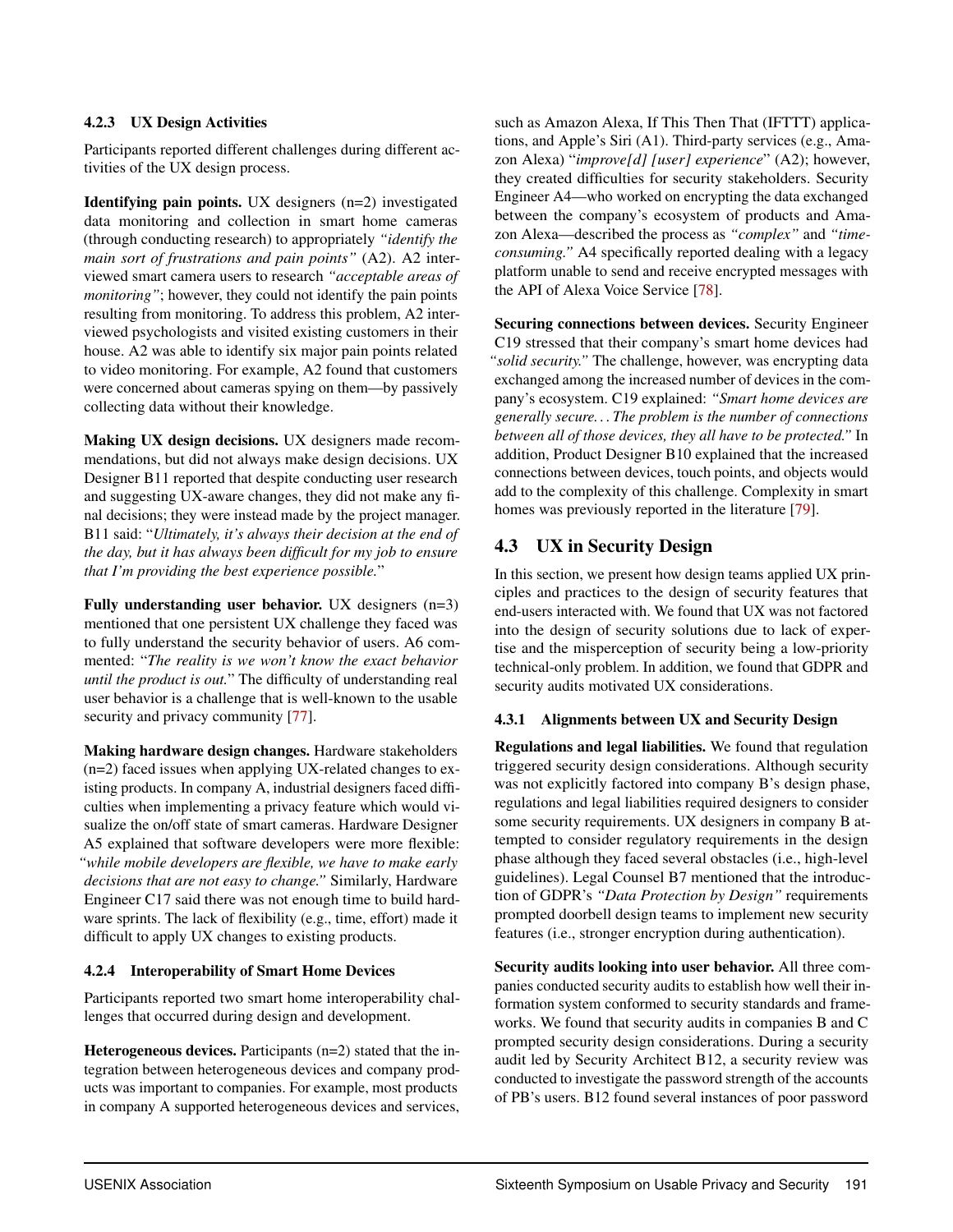behavior, which prompted an evaluation of password strength as well as the creation of UX-aware password requirements (e.g., the addition of password strength meters).

#### 4.3.2 Incompatibilities between UX & Security Design

Design of security features was not explicitly anyone's responsibility. Among our participants (n=20), no one took responsibility for the design of security features. Participants (n=5) who handled security design tasks said they were not accountable for security design issues. Those participants did not have UX design expertise. For instance, Product Manager A1, who made security design decisions based on their understanding of common security practices, said that the *Information Security Team* was responsible for all matters related to security, including security design. However, Security Engineer A4 from the *Information Security Team* dismissed any responsibilities related to the design of security features.

Security design was a low-priority concern. For some stakeholders (n=2), security design was acknowledged but perceived as low-priority. As a result, minimal efforts were made to introduce security stakeholders in design teams that handled UX design. Security Manager A3 explained that the budget of the *Information Security Team* was limited, and that adding security experts to the design team was a *"luxury"* they could not afford. Moreover, Product Designer B10 expressed similar thoughts when discussing the addition of a '*usable security expert*' to the design team.

Security was seen only as a technical problem. Many participants (n=15) described security as being only a technical problem that should be addressed from a technical perspective. As a result, participants expected that security to be exclusively handled by developers and security experts. This perception gave little to no consideration to social aspects of security. For instance, when we asked UX Designer B11 why security was not part of the design process, B11 stated that this was *"a development question."* Security Engineer A4 had a similar response: *"Designers do not have any security expertise and it doesn't make sense to expect them to handle security problems."* This finding is not novel, but confirms the existence of a long-term challenge in HCI where security is treated as a technical problem [\[80\]](#page-16-16), regardless of ongoing efforts to bridge the gap between social and technical aspects of security design [\[77\]](#page-16-13).

Security features were not designed by usable security or UX experts. In company C, sensitive features related to the connectivity of security cameras, firmware upgrades, and registration were designed by Software Developer C20. Similarly, Product Manager A1 – in company A – did not "*see the value*" of including security experts in the design team, and chose security features – such as authentication – based on their understanding of common security practices.

UX designers had no sight of security requirements. Security requirements were not always present in the UX design phase. Experience Designer B9, who played a core part in the design of the doorbell (PB), said that the requirements he was provided with did not include data protection or security requirements. Similarly, UX Designer A2 explained that the security of registering and processing data was discussed during the design phase. However, there were no requirements related to security design: "*There wasn't specific kind of UX work around data protection or user protection or something like that.*"

Security design considerations were ad hoc. For some participants (n=5), features handling sensitive information (e.g., authentication, software patches, access to video footage) created security design considerations on an ad hoc basis. For example, Mobile Developer B13 designed the software update development process for the doorbell mobile application. B13 strongly valued the design of update features because they realized that these features could be used to deliver security updates. In all five cases, ad hoc design security considerations were triggered by non-experts of security design: management stakeholders (n=3) and development stakeholders (n=2). This finding confirms Assal and Chiasson's study results [\[43\]](#page-15-3), which suggested that ad hoc security considerations are fragile because non-experts of security design (e.g., developers) could fail to identify security-sensitive features.

Lack of security experts in design teams. The product design teams of companies A, B, and C did not include security experts. In company A, the *Information Security Team* was not involved in the design phase of their smart camera. Justifying the decision, Security Manager A3 stated that all company employees underwent annual training and followed the company's *"information security management framework."*

Security was only considered at the implementation stage. For some security stakeholders, security design was acknowledged but was not seen as a priority. The *Security Team* in company B prioritized working with the *Development Team* over the *Design Team*. Security Architect B12 who worked with the doorbell *Development Team* said: "*I know that we can get involved with designers, but well, it's more efficient to work with the development team.*"

<span id="page-8-0"></span>Security was reactive and not proactive. Security stakeholders (n=2) reported that security design was treated as reactive, rather than proactive, in companies A and B. Companies preferred a reactive approach, in which they made security design considerations or changes based on security incidents reported by customers. For example, Security Architect B12 reported that their security teams had implemented multifactor authentication as an option to secure user accounts after successful account hijacking attacks were reported.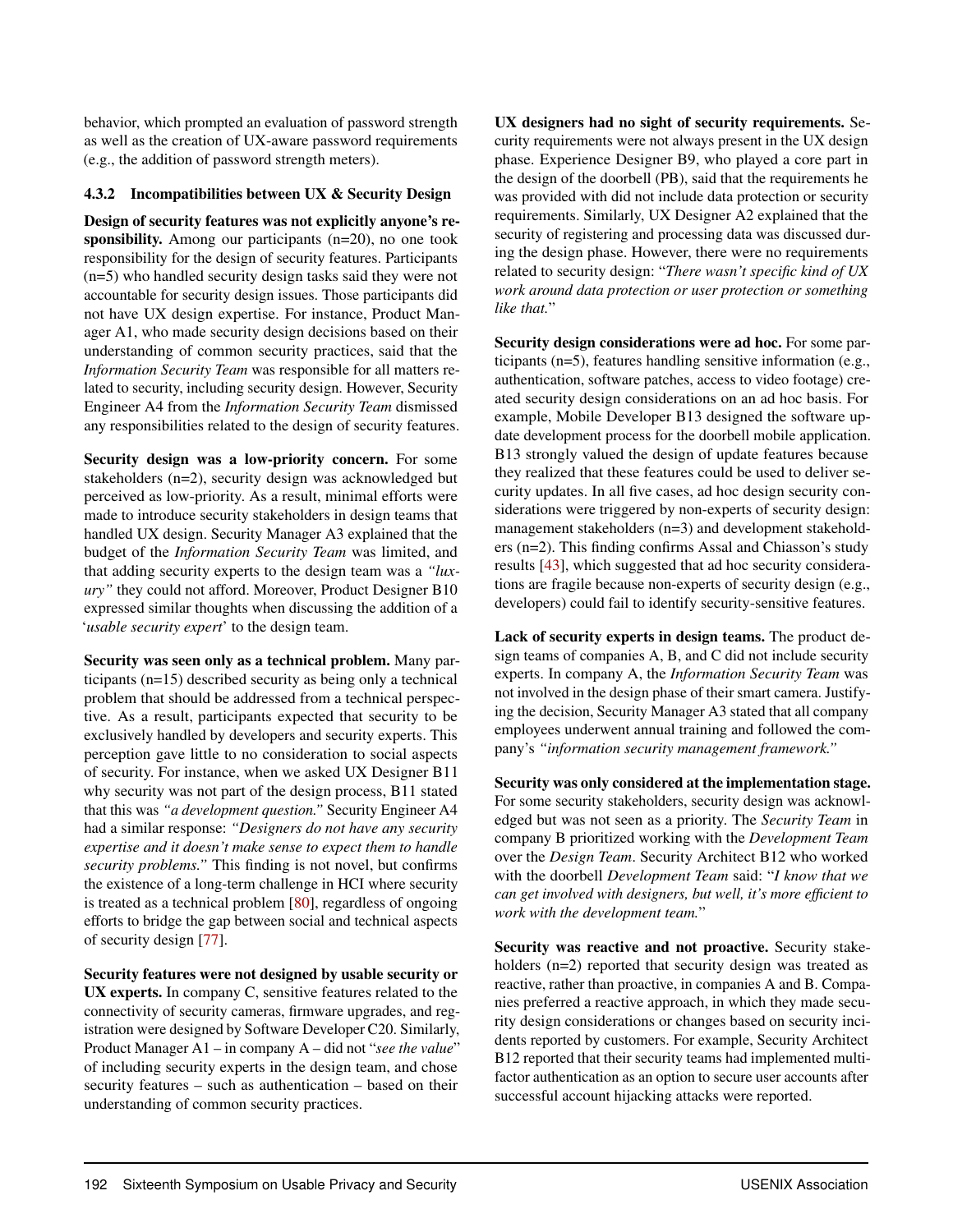# 4.4 UX in Privacy Design

In this section, we present how design teams applied UX principles and practices to the design of privacy features that end-users interacted with. We found that UX was factored into the design of privacy solutions in companies A and B through considerations of consent, transparency, and user control. However, in company C, UX was not considered in the design of privacy features due to lack of expertise and relying on a general understanding of privacy issues and product use.

#### 4.4.1 Alignments between UX and Privacy Design

Giving users control. Companies A and B gave customers more control of their privacy settings, which UX designers reported to increase trust. For example, both companies implemented a privacy mode in their mobile application in order to allow users to stop camera monitoring. In company A, designers also aimed to make users "*feel in control*" by adding (1) a visible on/off feature that showed the current state of cameras and (2) a privacy mode to give users "*peace of mind*" (A2) allowing users to automatically or manually disable cameras when using their mobile application. In company B, UX Designer B11 explained that they added a private mode because their customers shared their cameras with family members: "*We do have a privacy feature in our product which allows you to switch the [...] whenever users want to have privacy. [...] When we interviewed users, we realized that a lot of them share their camera with others, mostly family members.*"

Being transparent with users. Participants (n=7) reported that their company made numerous efforts to be transparent with users. Legal Counsel B7 described that the *Legal Department* at company B worked with UX designers to create user-friendly FAQ pages that explained how their company collected and processed user data, as well as the measures they took to protect data. Further, B7 mentioned that the company constantly reminded users of their right to get their data deleted (by sending regular reminder emails). On the other hand, company A, which had to deal with multiple security vulnerabilities in the past, had recently updated its data breach incident response plan to inform customers of data breaches (A3). UX Director A6 helped the company use best practices to ensure that affected users had the best experience possible.

Obtaining explicit consent from users. UX designers (n=2) described different projects that looked into obtaining explicit consent from users in relation to data collection and sharing. UX Director A6 described an on-going project looking into obtaining consent through visual indicators instead of textheavy documentation that would be difficult for users to read. UX Designer B11 worked on developing user-friendly consent notifications for the camera's mobile application. In addition, developments were made to allow customers to change their own privacy settings based on their needs.

Ensuring smart home cameras were not 'creepy' or intrusive. UX designers (n=3) conducted user research with the aim to design smart home products that were not 'creepy' or 'intrusive'. In company A, the goal of UX designers was to ensure users felt comfortable with their camera (PA), and that it did not make users feel that it was a "*tool of surveillance*" (A6). To achieve their goal, UX Designer A2 interviewed psychologists and visited existing customers in their house to identify acceptable and non-intrusive "*areas of monitoring.*" In company B, Experience Designer B9 assisted in the design of a feature which allowed cameras to "*detect human activity based on geographic location*." B9 explained that the feature allowed users to automatically disable their smart home camera when they were at home and, hence, the device did not feel "*creepy*."

#### 4.4.2 Incompatibilities between UX and Privacy Design

Designers of privacy features lacked expertise. In company C, privacy features were designed by stakeholders (n=2) who did not possess design or privacy expertise (e.g., developers, product managers). Software Developer C20 designed the privacy mode settings of the camera's mobile application during the development process. C20 made privacy design decisions based on their own understanding of sensitive data. Similarly, Product Manager C18 made privacy decisions related to a feature that allowed family members to disable video monitoring and notifications. Both stakeholders did not refer to any design or data protection guidelines. C18 said: "*We didn't follow any requirements, no. [...] I don't know why, I wasn't aware of any requirements.*"

Some privacy solutions were designed based on a general understanding of product use. Company C's *Product Design Team* appeared to deal with privacy design based on a general understanding of product use, rather than a thorough investigation of the specific context of use. For instance, Product Manager C18 believed that privacy concerns of users would better be dealt with by understanding users in a broad and wider context of user-centered design.

Privacy was not explicitly discussed during user research. The *Product Design Team* of company C did not explicitly discuss privacy during the design phase. Senior UX Designer C16 – who worked with product designers, engineers, and managers – said that privacy was not discussed during the user research phase when user interviews were conducted.

# <span id="page-9-0"></span>4.5 Innovation in Security and Privacy Design

We found that innovation cross-cut UX with security and privacy. In this section, we describe how innovation seemed to enhance the design of privacy solutions, but also to impede the design of security solutions.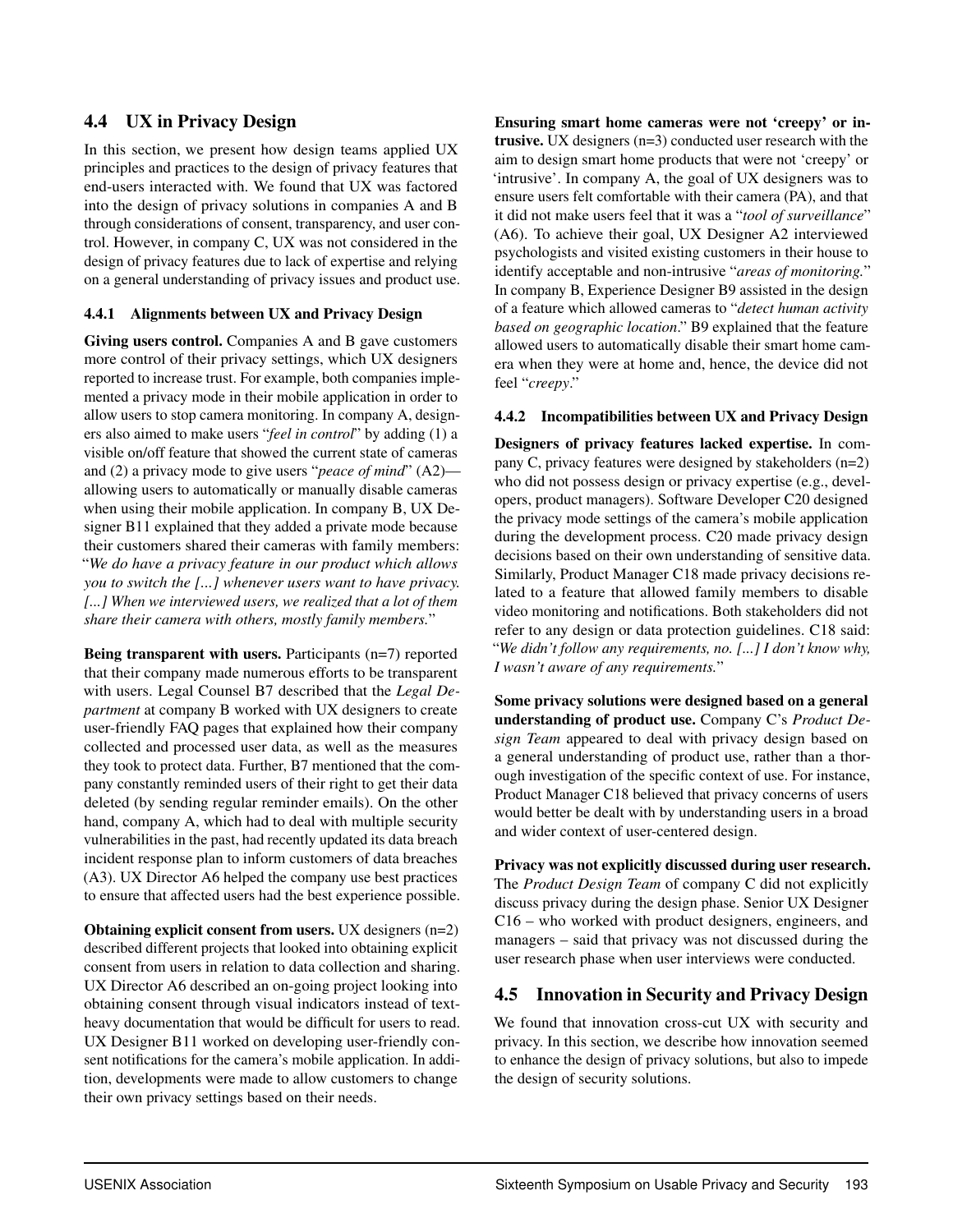#### 4.5.1 Enablers of Innovation in Privacy Design

New privacy features were supported by qualitative and quantitative UX research. UX stakeholders (n=4) working at companies A and B adopted a mixed qualitativequantitative approach to build new features that addressed user privacy (e.g., concerns, pain points, expectations) during the design phase. To design features related to camera monitoring, UX Designer A2 conducted qualitative interviews with users as well as observed users in their homes to address any privacy concerns. UX Director A6 conducted quantitative research by collecting and analyzing survey data to design a visible indicator that showed whether a camera was turned on or off. A6 also used existing quantitative data from Google Analytics to prioritize which privacy features to implement. Experience Designer B9 created detailed storyboards and personas to visualize how their doorbell would be used in users' homes and whether it would be intrusive.

New privacy features were evaluated through usability testing. UX stakeholders (n=2) conducted usability testing of new privacy features introduced by company B. This was used to ensure that new privacy features did not negatively affect customer experience. UX Designer B11 delivered usability testing results to the *Product Design Team* based on the analysis of mobile application prototypes. B11 mentioned that among these prototypes, some requirements were related to privacy features. B11 explained that users were observed interacting with and changing privacy settings. Similarly, Experience Designer B9 conducted usability testing of the doorbell privacy features and was able to identify issues that prompted design considerations.

#### 4.5.2 Barriers to Innovation in Security Design

Security solutions were tried-and-tested. Security experts (n=3) mentioned that their companies' *Information Security Team* did not design their own security solutions. Instead, they used existing security solutions in their company's security protection paradigms, a practice known as *tried-and-tested* security. Additionally, non-experts also made security design choices supported by their own understanding of common security solutions. Product Manager A1, who worked with the *Design Team* that did not include security experts, chose the *"username and password"* authentication mechanism since it was familiar, widely-used, and accepted in industry.

New security solutions increased uncertainty. Participants (n=2) explained that incorporating tried-and-tested security solutions avoided uncertainties that arose out of the introduction of new security features. Product Manager C18 mentioned that new security solutions were likely to create usability concerns due to lacking information on how users would interact with such features. Similarly, Security Engineer C19 mentioned that attempts to introduce new security features were

discouraged in the *Security Team*. C19 explained that introducing new security features would increase security risks due to lacking the knowledge required to design these features.

# <span id="page-10-0"></span>4.6 Trust

We found that trust heavily influenced UX design choices: product teams aimed to build customer trust through better privacy experiences, and also aimed to protect trust relationships with their customers through data protection policies.

Building and nurturing trust through privacy experiences. We found concerted efforts in the companies that aimed to build a culture of fostering trust. In company C, Product Counsel C15 explained that employees were encouraged to take an interest in and care about protecting user privacy. Similarly, in company B, Legal Counsel B7 described efforts put into creating a customer-first culture, where user privacy was not only seen in development processes but also discussed and encouraged culturally among product teams.

Protecting trust relationships through data protection policies. Product teams (n=5) used data protection policies to protect their company's reputation and build user trust. Many companies had established policies to deal with security vulnerabilities and attacks. For example, Security Manager A3 reported that his company adopted an incident response plan in case of a breach, in order to maintain its reputation, which we identified as a powerful motivator for companies to take security measures. Similarly, Security Architect B12 reported that their *Security Team* had invested in "*developing wellfounded requirements*" for responding to security incidents, even when incidents resulted from users' incompetence (e.g., falling for a phishing attack, a compromised home router). Security Engineer C19 said their company drafted a "*responsible disclosure policy*" which dealt with managing security vulnerabilities reported by users.

Overall, our interview participants identified that customer trust was strongly linked to data protection: security was needed to mitigate loss of trust arising from exploiting security vulnerabilities. Further, user privacy was used by product teams to build and nurture trust relationships.

# 4.7 Summary

All product teams used an agile methodology to drive the development of their smart home products. We found that the practice of using tried-and-tested security solutions inhibited innovation in security design. In addition, the perception of security being only a technical problem, for which there were 'best-practice' technical solutions, limited the consideration of social and interactive aspects of security. In particular, it created a gap between UX considerations and security design (e.g., UX designers had no sight of security requirements).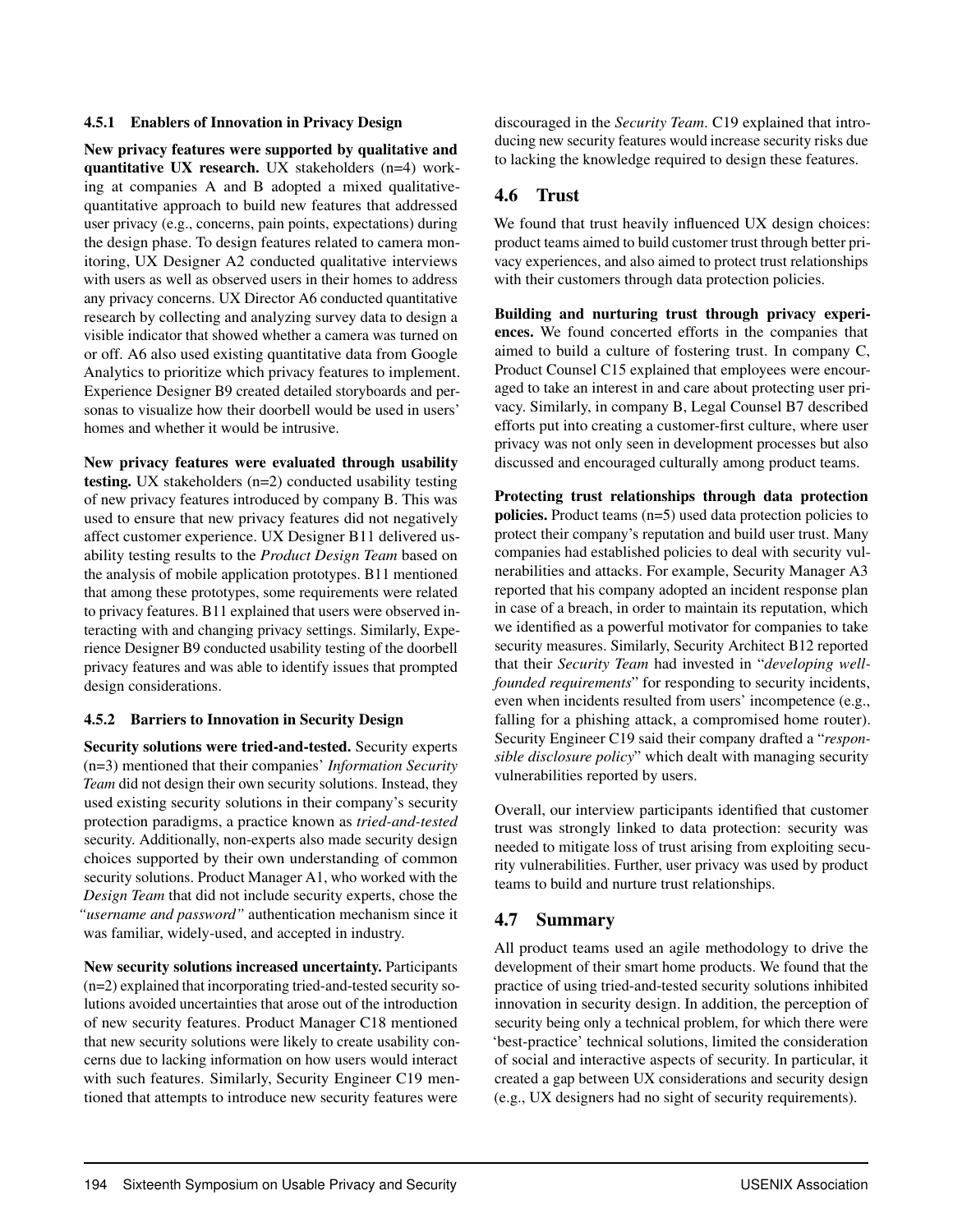Despite the gaps that we found in security design, our results show companies innovated in the privacy design space (e.g., company B created a novel geographic-based privacy feature). Our data shows that UX stakeholders in design teams elicited and handled privacy requirements. The practice of using UX design principles to respect user privacy (e.g., giving users control, avoiding creepiness and intrusiveness) seemed to encourage innovation in the privacy space. Moreover, we found that companies were motivated to preserve a trust relationship and build trust with their customers, as privacy or security failures (e.g., intrusive or vulnerable products) would undermine that relationship. Finally, regulations (e.g., GDPR) legally required design teams to consider data protection by design in their requirements.

# <span id="page-11-0"></span>5 Discussion

Our results uncover complex challenges and limitations that product designers faced: challenges arising from complying with GDPR; the importance and role of building trust; barriers to factoring UX into security design solutions. In this section, we use our findings to discuss the wider role of innovation in designing security and privacy solutions, as well as the implications of adopting a user-centered agile approach to data protection. We also highlight areas for future work.

# 5.1 The Role of Innovation in Security and Privacy Design

All novel issues related to smart home security and privacy point to significant challenges where innovative solutions are necessary. Despite recognizing the importance of security in the design process, our results show design and security teams are less innovative due to existing practices and perceptions. These practices include favoring tried-and-tested security solutions or procuring security solutions from reputable vendors. This finding highlights a desire to avoid novelty and a preference to 'follow the crowd' in the design of security.

Further, the perception of security as only a technical problem, for which there are "best-practice" technical solutions, limits design considerations for security solutions (e.g., authentication consisting of only username and password combinations). Many smart home devices are designed for operating in privacy-sensitive environments (e.g., personal spaces). Given the relative immaturity of the smart home device space, tried-and-tested solutions are not particularly suitable, and innovative solutions are required. For example, current designs do not accommodate the diversity of social aspects of smart home security and privacy (e.g., the nuance between a device being in a shared space in a flat-share vs. being in a shared space in a single-family household).

While we found no evidence of innovation in security design, our results show that efforts have been made to innovate

in the privacy space. For instance, company B created a geographic location privacy feature which could detect human activity and make their doorbell less intrusive. One reason for this was that companies wanted to preserve their trust relationship with their customers, and privacy failures were seen as potentially "creepy" and "intrusive," which would undermine this relationship.

The current efforts of innovation in privacy design are a good first step, but more is needed. For example, the challenge of communicating and obtaining user consent in smart homes needs to be systematic (e.g., within the same device ecosystem) and coordinated (e.g., among device ecosystems). However, this is currently not the case and highlights the need for better communication and coordination between stakeholders and product teams.

While data protection regulations (e.g., GDPR) appear to be consistent with better UX design for privacy in smart homes, these regulations remain unclear as to whether the same could be true with regards to UX for security design. Security and privacy qualities of smart homes are not the same; however, both are qualities of data protection. It is not clear how much responsibility users should have to ensure the secure operation of their devices. However, some manufacturers blame breaches on users who do not adopt secure practices (e.g., failing to change default passwords). Regardless of where responsibility lies, manufacturers could put effort into improving security experience, making it easier for users to achieve their desired security outcomes. One option would be for data protection legislation to explicitly cover security experiences, as currently there are very few incentives for manufacturers to put additional effort into enhancing the UX of security.

Regardless of whether regulations should encompass UX aspects of both security and privacy, design standards, guidelines, frameworks, and APIs are other options which have not been explored from an innovation perspective. The tensions that exist between regulators and UX designers over communicating the use of data (e.g., despite being required by GDPR, UX designers do not typically ask users to consent to all uses of their data because—otherwise—it would be detrimental to UX) should invite us to find innovative solutions that satisfy both parties: regulators and users.

# 5.2 Security Design in Agile Development

Agile teams have historically treated security as a technical problem, ignoring its social and interaction aspects [\[81\]](#page-16-17). With that in mind, we argue that in an agile setting, security would still not be considered during the design stage and would, hence, remain an implementation problem. In company A, Security Manager A3 described their *Information Security Team* as "*the department of 'no' when it comes to enforcing security.*" This problem has been common in the past where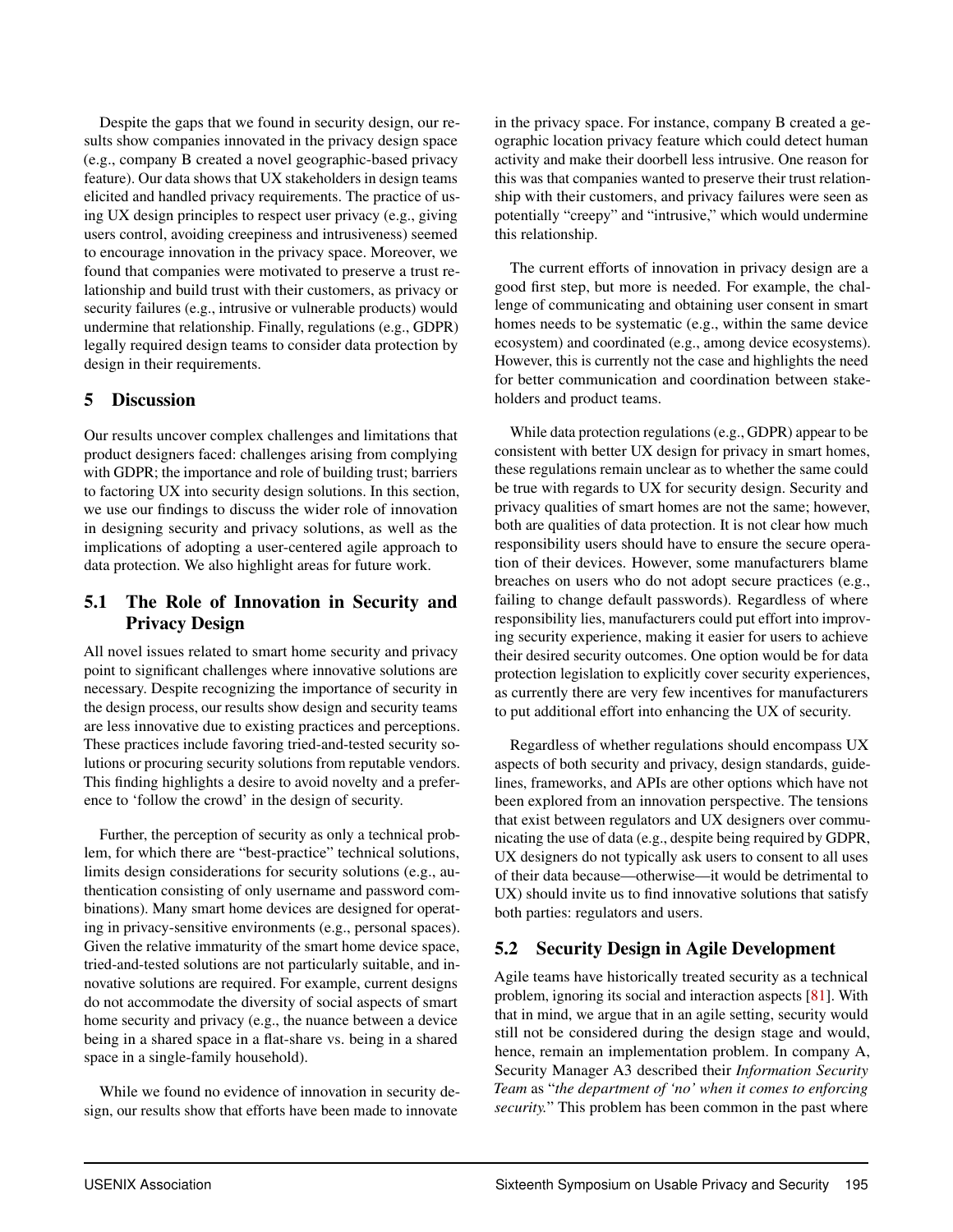security teams blocked progress in agile environments with the attitude of "security says no" [\[82\]](#page-16-18).

Moreover, agile development does not have built-in steps for explicitly dealing with security issues because it was not designed with security in mind [\[83\]](#page-16-19). This might explain our results which show that product design teams who used an agile development process did not explicitly consider security issues during the design phase. However, our results show that GDPR required design teams to follow DPbD requirements, in order to build legally-compliant products. We argue that this is a promising step toward better considerations of security design in agile teams, but this is accompanied with noteworthy challenges and barriers, especially in the context of smart home ecosystems.

#### 5.3 Directions for Future Work

In this section, we outline areas for future investigation.

Innovation without hindering security. Our results show that tried-and-tested solutions were highly demanded in companies A, B, and C which preferred reliability and assurance (e.g., reusing best-security practices). Those practices were shown to hinder innovation; however, we believe more research is needed to explore the relationship between UX, innovation, and security. A key issue to uncover is what aspects of security design can be safely innovated, and how UX can be used to design more effective security experiences.

UX-aware data protection guidelines. Our findings show that data protection regulations (e.g., GDPR) influenced the design phase. Our participants reported that GDPR touched on facets of product design but often failed to translate into specific requirements, which caused disparities in the design process. While GDPR requires practitioners to factor security and privacy into the design process, it can bring more confusion to the design table: regulatory requirements have been reported to be high-level and impractical [\[84\]](#page-16-20). New techniques and tools are needed to address how data protection regulations and practices can factor the application of UX design principles.

Improving communication among different stakeholders. Our results show poor communication among multistakeholder teams where security design happens. In the absence of regular communication among stakeholders, the number of implicit assumptions made increases (e.g., in our study, Product Manager A1 selecting security features based on their own knowledge of common practices) [\[85\]](#page-16-21). Similarly, tensions among stakeholders also increase. For example, in Company B, UX Designer B11 was frustrated that they could not make UX-aware decisions. Expecting largely autonomous groups of stakeholders (e.g., security, legal, design, UX) with different goals, motivations, and constraints to speak the same

language is unrealistic. Therefore, more research into this area should explore how to make different teams communicate effectively about factoring UX into the security and privacy design of smart home products.

# <span id="page-12-0"></span>6 Conclusion

Studies and recent events show that security and privacy of smart home products can have detrimental and lifethreatening effects on people (e.g., compromised products have allowed attackers to spy on residents and control home networks). Design must consider users' motivations, perceptions, and expectations to enable users to effectively protect themselves when using these products.

While research suggests that factoring UX into security and privacy design is important, the practices of product designers in this space have not been empirically explored. To bridge this gap, we conducted three user studies involving 20 interviews with security camera designers. We analyzed the data using Grounded Theory and found that design teams used UX as a means of innovating in privacy design to address social aspects of privacy, in particular to avoid intrusiveness. However, UX was seen as undesirable for innovating in security design due to the belief that security was only a technical problem where tried-and-tested solutions were the only option. Based on our findings, we conclude with recommendations to improve design practices in smart homes:

Explicitly aim to innovate through UX of security. Triedand-tested security solutions are preferred by design teams as they provide a measure of assurance that they are effective and reduce vulnerabilities. The challenges introduced by smart homes (e.g., diverse social contexts, varying levels of skill and ability, subtle tensions among stakeholders) are not addressed by current tried-and-tested security solutions. By exploring security through the lens of UX, new ways of simplifying and streamlining interactions can be uncovered. While these innovations may also lead to new security challenges, it is necessary to innovate in order to design better solutions that will eventually become tried-and-tested for smart homes.

Align security and privacy in UX. Our results show that UX of security design is not distinct in practice from UX of privacy design. Many technical aspects of security and privacy design have common principles and, thus, could be considered as part of a single UX domain—instead of being broken down into separate components, such that one is in scope and one is not.

Factor UX into the practice of data protection compliance. The compliance aspect of data protection regulations strongly motivates security and privacy considerations (e.g., DPbD). Our results show that UX can help identify issues with compliance, and suggest more workable alternatives.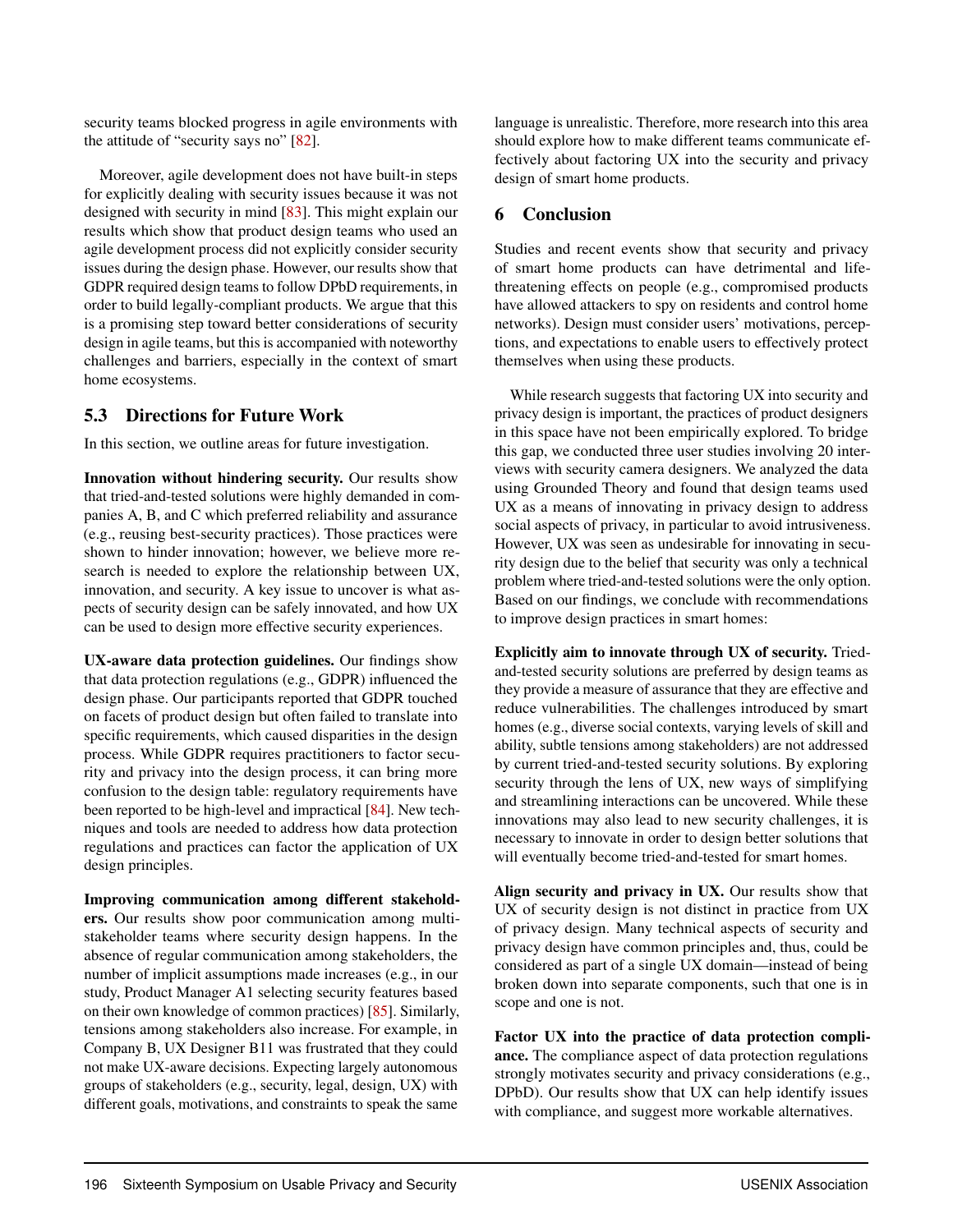### Acknowledgments

This research was supported by the 2018-2019 Information Commissioner's Office's (ICO) Grants Programme. The authors would like to thank Elie Tom, Martin J. Kraemer, and the anonymous SOUPS reviewers for their valuable input. George Chalhoub is funded by Fondation Sesam. The views and conclusions contained herein are those of the authors and should not be interpreted as necessarily representing the official policies or endorsements, either expressed or implied, of the ICO, or any sponsor.

# References

- <span id="page-13-0"></span>[1] Junia Valente, Matthew A. Wyn, and Alvaro A. Cardenas. Stealing, Spying, and Abusing: Consequences of Attacks on Internet of Things Devices. *IEEE Security & Privacy*, 17(5):10–21, 2019.
- <span id="page-13-1"></span>[2] Noah Apthorpe, Dillon Reisman, Srikanth Sundaresan, Arvind Narayanan, and Nick Feamster. Spying on the Smart Home: Privacy Attacks and Defenses on Encrypted IoT Traffic. *ArXiv*, 2017.
- <span id="page-13-2"></span>[3] Jingjing Ren, Daniel J. Dubois, David Choffnes, Anna Maria Mandalari, Roman Kolcun, and Hamed Haddadi. Information Exposure From Consumer IoT Devices: A Multidimensional, Network-Informed Measurement Approach. In *Proceedings of the Internet Measurement Conference*, pages 267–279, New York, New York, United States, 2019.
- <span id="page-13-3"></span>[4] Tribune Media Wire. Couple 'Felt So Violated' After Hacker Took Over Smart Home Devices, Began Talking to Them. https://wtkr.[com/2019/09/23/felt](https://wtkr.com/2019/09/23/felt-so-violated-couple-scared-after-hacker-targets-homes-smart-devices/)[so-violated-couple-scared-after-hacker](https://wtkr.com/2019/09/23/felt-so-violated-couple-scared-after-hacker-targets-homes-smart-devices/)[targets-homes-smart-devices/](https://wtkr.com/2019/09/23/felt-so-violated-couple-scared-after-hacker-targets-homes-smart-devices/), September 2019.
- <span id="page-13-4"></span>[5] Joseph Cox and Samantha Cole. How Hackers Are Breaking Into Ring Cameras. https://www.vice.[com/en\\_us/article/3a88k5/](https://www.vice.com/en_us/article/3a88k5/how-hackers-are-breaking-into-ring-cameras) [how-hackers-are-breaking-into-ring-cameras](https://www.vice.com/en_us/article/3a88k5/how-hackers-are-breaking-into-ring-cameras), December 2019.
- <span id="page-13-5"></span>[6] Kashmir Hill and Surya Mattu. The House That Spied on Me. https://gizmodo.[com/the-house-that](https://gizmodo.com/the-house-that-spied-on-me-1822429852)[spied-on-me-1822429852](https://gizmodo.com/the-house-that-spied-on-me-1822429852), 2018.
- <span id="page-13-6"></span>[7] Marc Hassenzahl and Noam Tractinsky. User experience — a research agenda. *Behaviour & Information Technology*, 25(2):91–97, 2006.
- <span id="page-13-7"></span>[8] Claire Rowland, Elizabeth Goodman, Martin Charlier, Ann Light, and Alfred Lui. *Designing Connected Products : UX for the Consumer Internet of Things*. O'Reilly Media, Inc., Sebastopol, California, 2015.
- [9] Jong-bum Woo and Youn-kyung Lim. User Experience in Do-It-Yourself-Style Smart Homes. In *Proceedings of the 2015 ACM International Joint Conference on Pervasive and Ubiquitous Computing(UbiComp 2015)*, pages 779–790, New York, NY, United States, 2015.
- <span id="page-13-8"></span>[10] Gregory D. Abowd and Elizabeth D. Mynatt. *Designing for the Human Experience in Smart Environments*, chapter 7, pages 151–174. 2005.
- <span id="page-13-9"></span>[11] John McCarthy and Peter Wright. *Technology as Experience*. MIT Press, Cambridge, Mass, 2007.
- <span id="page-13-10"></span>[12] Andreas Jacobsson and Paul Davidsson. Towards a Model of Privacy and Security for Smart Homes. In *2015 IEEE 2nd World Forum on Internet of Things (WF-IoT 2015)*, pages 727–732, 2015.
- <span id="page-13-11"></span>[13] Ali Dorri, Salil S. Kanhere, Raja Jurdak, and Praveen Gauravaram. Blockchain for IoT security and privacy: The case study of a smart home. In *2017 IEEE International Conference on Pervasive Computing and Communications Workshops (PerCom Workshops 2017)*, pages 618–623, United States, 2017.
- <span id="page-13-12"></span>[14] Eric Zeng, Shrirang Mare, and Franziska Roesner. End User Security & Privacy Concerns with Smart Homes. In *Proceedings of the Thirteenth USENIX Conference on Usable Privacy and Security (SOUPS 2017)*, pages 65–80, 2017.
- <span id="page-13-13"></span>[15] Johanna Bergman, Thomas Olsson, Isabelle Johansson, and Kirsten Rassmus-Gröhn. An Exploratory Study on How Internet of Things Developing Companies Handle User Experience Requirements. In *Requirements Engineering: Foundation for Software Quality*, volume 10753 LNCS, pages 20–36, Germany, 2018.
- <span id="page-13-14"></span>[16] Jeungmin Oh and Uichin Lee. Exploring UX Issues in Quantified Self Technologies. In *2015 Eighth International Conference on Mobile Computing and Ubiquitous Networking (ICMU 2015)*, pages 53–59, 2015.
- <span id="page-13-15"></span>[17] Eun Kyoung Choe, Sunny Consolvo, Jaeyeon Jung, Beverly Harrison, Shwetak N. Patel, and Julie A. Kientz. Investigating Receptiveness to Sensing and Inference in the Home Using Sensor Proxies. In *Proceedings of the 2012 ACM Conference on Ubiquitous Computing (UbiComp 2012)*, pages 61–70, New York, NY, USA, 2012.
- [18] Charlie Wilson, Tom Hargreaves, and Richard Hauxwell-Baldwin. Benefits and Risks of Smart Home Technologies. *Energy Policy*, 103:72–83, 2017.
- [19] Charlie Wilson, Tom Hargreaves, and Richard Hauxwell-Baldwin. Smart Homes and Their Users: A Systematic Analysis and Key Challenges. *Personal and Ubiquitous Computing*, 19(2):463–476, 2014.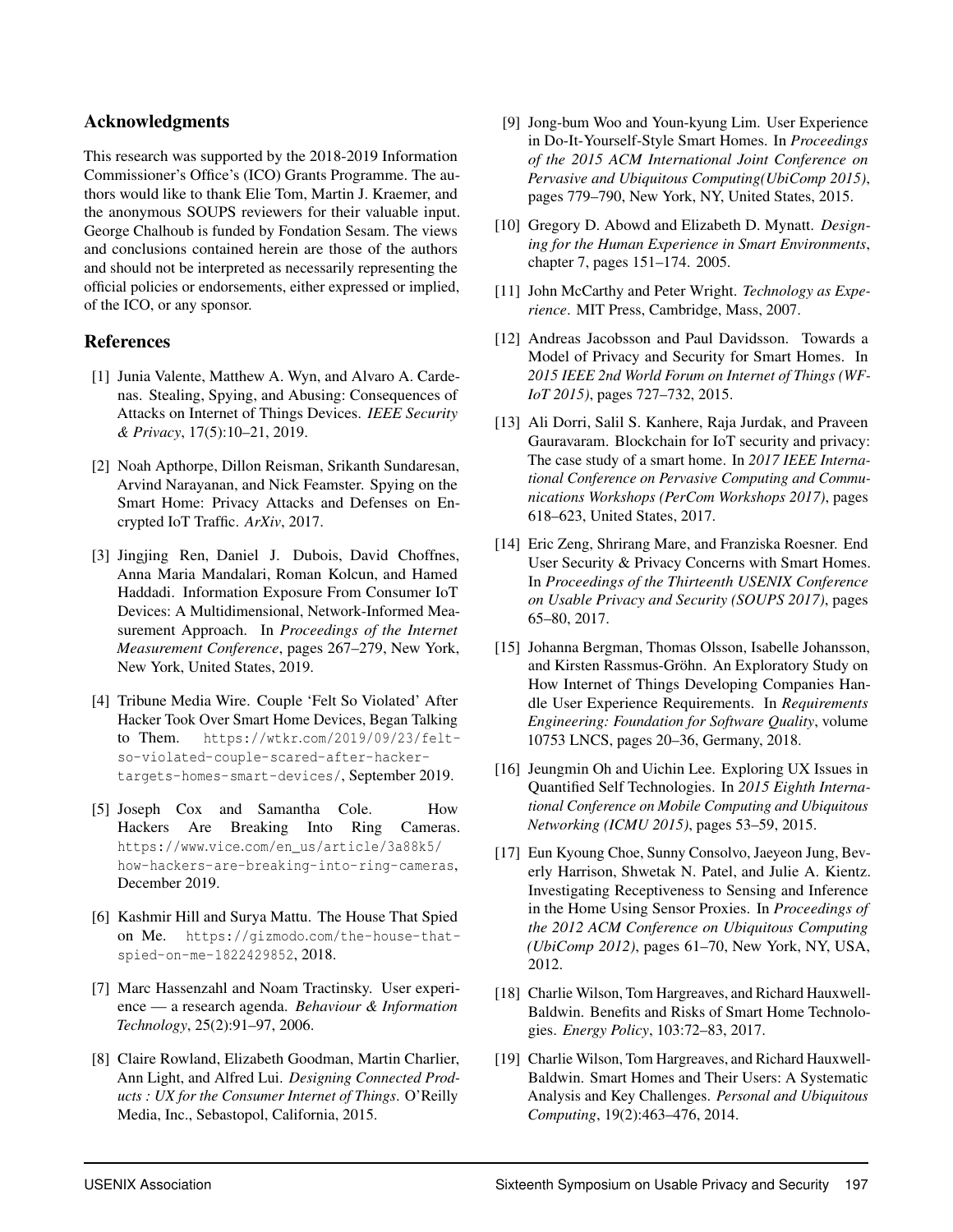- <span id="page-14-0"></span>[20] Meredydd Williams, Jason R. C. Nurse, and Sadie Creese. Privacy is the Boring Bit: User Perceptions and Behaviour in the Internet-of-Things. In *2017 15th Annual Conference on Privacy, Security and Trust (PST)*, pages 181–18109. IEEE, 2017.
- <span id="page-14-1"></span>[21] Nathan Malkin, Joe Deatrick, Allen Tong, Primal Wijesekera, Serge Egelman, and David Wagner. Privacy Attitudes of Smart Speaker Users. *Proceedings on Privacy Enhancing Technologies*, 2019(4):250–271, 2019.
- <span id="page-14-2"></span>[22] Nathan Malkin, Julia Bernd, Maritza Johnson, and Serge Egelman. "What Can't Data Be Used For?": Privacy Expectations about Smart TVs in the U.S. In *European Workshop on Usable Security (EuroUSEC 2018)*, 2018.
- <span id="page-14-3"></span>[23] Christine Geeng and Franziska Roesner. Who's In Control? Interactions In Multi-User Smart Homes. In *Proceedings of the 2019 CHI Conference on Human Factors in Computing Systems (CHI 2019)*, pages 1–13, 2019.
- <span id="page-14-4"></span>[24] Noura Abdi, Kopo M. Ramokapane, and Jose M. Such. More than Smart Speakers: Security and Privacy Perceptions of Smart Home Personal Assistants . In *Fifteenth Symposium on Usable Privacy and Security (SOUPS 2019)*, pages 451–466, USA, 2019.
- <span id="page-14-5"></span>[25] Pardis Emami Naeini, Sruti Bhagavatula, Hana Habib, Martin Degeling, Lujo Bauer, Lorrie Faith Cranor, and Norman Sadeh. Privacy Expectations and Preferences in an IoT World. In *Thirteenth Symposium on Usable Privacy and Security (SOUPS 2017)*, pages 399–412, Santa Clara, CA, 2017.
- <span id="page-14-6"></span>[26] Noah Apthorpe, Yan Shvartzshnaider, Arunesh Mathur, Dillon Reisman, and Nick Feamster. Discovering Smart Home Internet of Things Privacy Norms Using Contextual Integrity. *Proceedings of the ACM on Interactive, Mobile, Wearable and Ubiquitous Technologies*, 2(2), 2018.
- <span id="page-14-7"></span>[27] Yaxing Yao, Justin Reed Basdeo, Oriana Rosata Mcdonough, and Yang Wang. Privacy Perceptions and Designs of Bystanders in Smart Homes. *Proceedings of the ACM on Human-Computer Interaction*, 3(CSCW):1–24, 2019.
- <span id="page-14-8"></span>[28] Julia Bernd, Alisa Frik, Maritza L. Johnson, and Nathan Malkin. Smart Home Bystanders: Further Complexifying a Complex Context. In *Proceedings of the 2nd Symposium on Applications of Contextual Integrity*, 2019.
- <span id="page-14-9"></span>[29] Paul Dunphy, John Vines, Lizzie Coles-Kemp, Rachel Clarke, Vasilis Vlachokyriakos, Peter Wright, John McCarthy, and Patrick Olivier. Understanding the Experience-Centeredness of Privacy and Security Technologies. In *Proceedings of the 2014 workshop on New*

*Security Paradigms Workshop (NSPW 2014)*, pages 83– 94, 2014.

- <span id="page-14-10"></span>[30] Fungai Bhunu Shava and Darelle Van Greunen. Factors Affecting User Experience with Security Features: A Case Study of an Academic Institution in Namibia. In *2013 Information Security for South Africa*, pages 1–8. IEEE, 2013.
- <span id="page-14-11"></span>[31] Niels Raabjerg Mathiasen and Susanne Bødker. Threats or Threads - From Usable Security to Secure Experience? In *Proceedings of the 5th Nordic cConference on Human-Computer Interaction: Building Bridges*, volume 358, pages 283–289. ACM International Conference Proceeding Series, 2008.
- <span id="page-14-12"></span>[32] Panagiotis Zagouras, Christos Kalloniatis, and Stefanos Gritzalis. Managing User Experience: Usability and Security in a New Era of Software Supremacy. In *International Conference on Human Aspects of Information Security, Privacy, and Trust*, pages 174–188, 2017.
- <span id="page-14-13"></span>[33] Norbert Nthala and Ivan Flechais. Informal Support Networks: An Investigation Into Home Data Security Practices. In *Fourteenth Symposium on Usable Privacy and Security (SOUPS 2018)*, pages 63–82, Baltimore, MD, 2018.
- [34] Eric Zeng and Franziska Roesner. Understanding and Improving Security and Privacy in Multi-User Smart Homes: A Design Exploration and In-Home User Study. In *28th USENIX Security Symposium (USENIX Security 19)*, pages 159–176, Santa Clara, CA, 2019.
- [35] Serena Zheng, Noah Apthorpe, Marshini Chetty, and Nick Feamster. User Perceptions of Smart Home IoT Privacy. In *Proceedings of the ACM on Human-Computer Interaction*, number 2 in CSCW, 2018.
- <span id="page-14-14"></span>[36] Noah Apthorpe, Dillon Reisman, and Nick Feamster. A Smart Home is No Castle: Privacy Vulnerabilities of Encrypted IoT Traffic. *ArXiv*, 2017.
- <span id="page-14-15"></span>[37] George Chalhoub. The UX of Things: Exploring UX Principles to Inform Security and Privacy Design in the Smart Home. In *Extended Abstracts of the 2020 CHI Conference on Human Factors in Computing Systems (CHI EA 2020)*, page 1–6, New York, New York, United States, 2020.
- <span id="page-14-16"></span>[38] Noura Aleisa and Karen Renaud. Privacy of the Internet of Things: A Systematic Literature Review. In *Proceedings of the 50th Hawaii International Conference on System Sciences*, pages 5947–5956, 2017.
- <span id="page-14-17"></span>[39] Kai Zhao and Lina Ge. A Survey on the Internet of Things Security. In *2013 Ninth International Conference on Computational Intelligence and Security*, pages 663–667, 2013.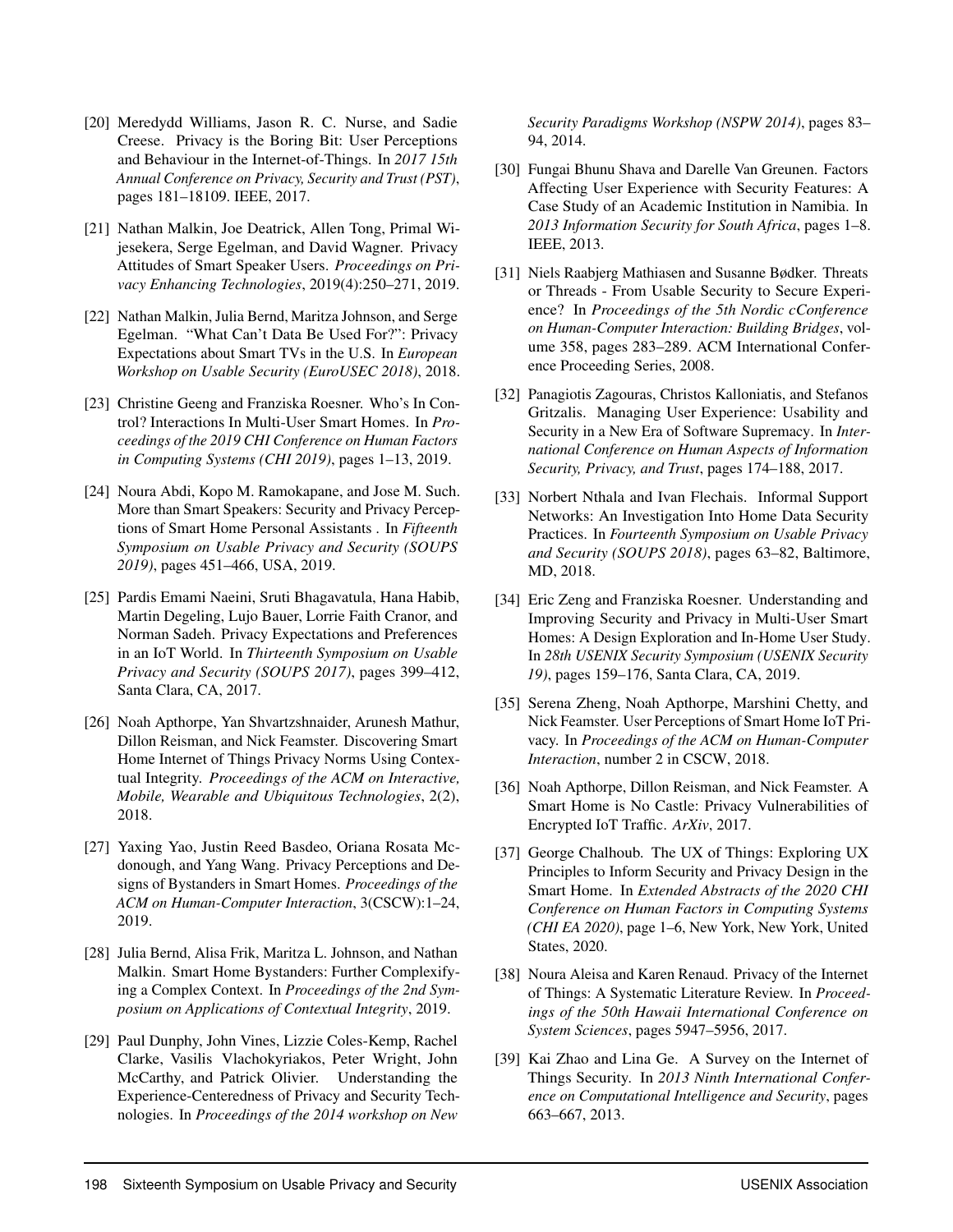- <span id="page-15-0"></span>[40] George Chalhoub, Ivan Flechais, Norbert Nthala, Ruba Abu-Salma, and Elie Tom. Factoring User Experience into the Security and Privacy Design of Smart Home Devices: A Case Study. In *Extended Abstracts of the 2020 CHI Conference on Human Factors in Computing Systems (CHI EA 2020)*, page 1–9, 2020.
- <span id="page-15-1"></span>[41] George Chalhoub and Ivan Flechais. "Alexa, Are You Spying on Me?": Exploring the Effect of User Experience on the Security and Privacy of Smart Speaker Users. In *Human Aspects of Information Security, Privacy and Trust*, Cham, 2020.
- <span id="page-15-2"></span>[42] Johanna Bergman and Isabelle Johansson. The User Experience Perspective of Internet of Things Development. Master's thesis, Certec, Department of Design Sciences, LUND University, Lund, Sweden, 2017.
- <span id="page-15-3"></span>[43] Hala Assal and Sonia Chiasson. Security in the Software Development Lifecycle. In *Fourteenth Symposium on Usable Privacy and Security (SOUPS 2018)* , pages 281– 296, 2018.
- <span id="page-15-4"></span>[44] Ari Ezra Waldman. Designing Without Privacy. *Houston Law Review*, 55(659):659, 2017. Available at SSRN: https://ssrn.[com/abstract=2944185](https://ssrn.com/abstract=2944185).
- <span id="page-15-5"></span>[45] Tayyaba Nafees, Natalie Coull, Robert Ian Ferguson, and Adam Sampson. Idea-caution Before Exploitation: The Use of Cybersecurity Domain Knowledge to Educate Software Engineers Against Software Vulnerabilities. In *Engineering Secure Software and Systems*, pages 133–142, 2017.
- <span id="page-15-6"></span>[46] Tayyaba Nafees, Natalie Coull, Ian Ferguson, and Adam Sampson. Vulnerability Anti-patterns: A Timeless Way to Capture Poor Software Practices (Vulnerabilities). In *Proceedings of the 24th Conference on Pattern Languages of Programs (PLoP2017)*, United States, 2018.
- <span id="page-15-7"></span>[47] Tyler W. Thomas, Madiha Tabassum, Bill Chu, and Heather Lipford. Security During Application Development: An Application Security Expert Perspective. In *Proceedings of the 2018 CHI Conference on Human Factors in Computing Systems (CHI 2018)*, pages 1–12.
- <span id="page-15-8"></span>[48] Claire Rowland. UX and Service Design for Connected Products. https://iotuk.org.[uk/wp-content/](https://iotuk.org.uk/wp-content/uploads/2018/06/UX-and-Service-Design-IoTUK.pdf) [uploads/2018/06/UX-and-Service-Design-](https://iotuk.org.uk/wp-content/uploads/2018/06/UX-and-Service-Design-IoTUK.pdf)[IoTUK](https://iotuk.org.uk/wp-content/uploads/2018/06/UX-and-Service-Design-IoTUK.pdf).pdf, June 2018.
- <span id="page-15-9"></span>[49] Michael Onuoha Thomas, Beverly Amunga Onyimbo, and Rajasvaran Logeswaran. Usability Evaluation Criteria for Internet of Things. *International Journal of Information Technology and Computer Science*, 8(12):10–18, 2016.
- <span id="page-15-10"></span>[50] Jonathan Follett. *Designing for Emerging Technologies : UX for Genomics, Robotics, and the Internet of Things*. O'Reilly Media, Inc., Sebastopol, CA, 2014.
- <span id="page-15-11"></span>[51] Ali Asghar Nazari Shirehjini and Azin Semsar. Human Interaction with IoT-Based Smart Environments. *Multimedia Tools and Applications*, 76(11):13343–13365, 2017.
- <span id="page-15-12"></span>[52] Luigi Atzori, Antonio Iera, and Giacomo Morabito. The Internet of Things: A Survey. *Computer Networks*, 54(15):2787–2805, 2010.
- <span id="page-15-13"></span>[53] Timo Jokela. Assessments of Usability Engineering Processes: Experiences from Experiments. In *Proceedings of the 36th Annual Hawaii International Conference on System Sciences (HICSS '03) - Track 9 - Volume 9*, HICSS '03, page 328, USA, 2003.
- <span id="page-15-14"></span>[54] Rosa Yáñez Gómez, Daniel Cascado Caballero, and José-Luis Sevillano. Heuristic Evaluation on Mobile Interfaces: A New Checklist. *The Scientific World Journal*, 2014:1–19, 2014.
- <span id="page-15-15"></span>[55] Sharan B. Merriam. *Case Study Research in Education: A Qualitative Approach*. San Francisco, 1988.
- [56] Sharan B. Merriam. *Qualitative Research and Case Study Applications in Education*. Jossey-Bass Publishers, San Francisco, 1998.
- <span id="page-15-16"></span>[57] Dennis Basil Bromley and Dennis Basil Bromley. *The Case-study Method in Psychology and Related Disciplines*. Wiley Chichester, 1986.
- <span id="page-15-17"></span>[58] Jack Narcotta and William Ablondi. Smart Home Surveillance Camera Market Analysis and Forecast. *Strategy Analytics*, 2018.
- <span id="page-15-18"></span>[59] Matt Burgess. The IoT's Security Nightmare Will Never End. You Can Now Search Insecure Cameras by Address. [https://www](https://www.wired.co.uk/article/internet-of-things-security-camera-search-location).wired.co.uk/article/ [internet-of-things-security-camera-search](https://www.wired.co.uk/article/internet-of-things-security-camera-search-location)[location](https://www.wired.co.uk/article/internet-of-things-security-camera-search-location), November 2018.
- <span id="page-15-19"></span>[60] Kambiz Ghazinour and Emil Shirima. Privacy for Security Monitoring Systems. *USENIX Symposium on Usable Privacy and Security (SOUPS 2018)*, 2018.
- <span id="page-15-20"></span>[61] Anuroop Gaddam, Subhas Chandra Mukhopadhyay, and Gourab Sen Gupta. Trial & Experimentation of a Smart Home Monitoring System for Elderly. In *2011 IEEE International Instrumentation and Measurement Technology Conference*, pages 1–6. IEEE, 2011.
- <span id="page-15-21"></span>[62] Jasper van Kuijk, Heimrich Kanis, Henri Christiaans, and Daan van Eijk. Barriers to and Enablers of Usability in Electronic Consumer Product Development: A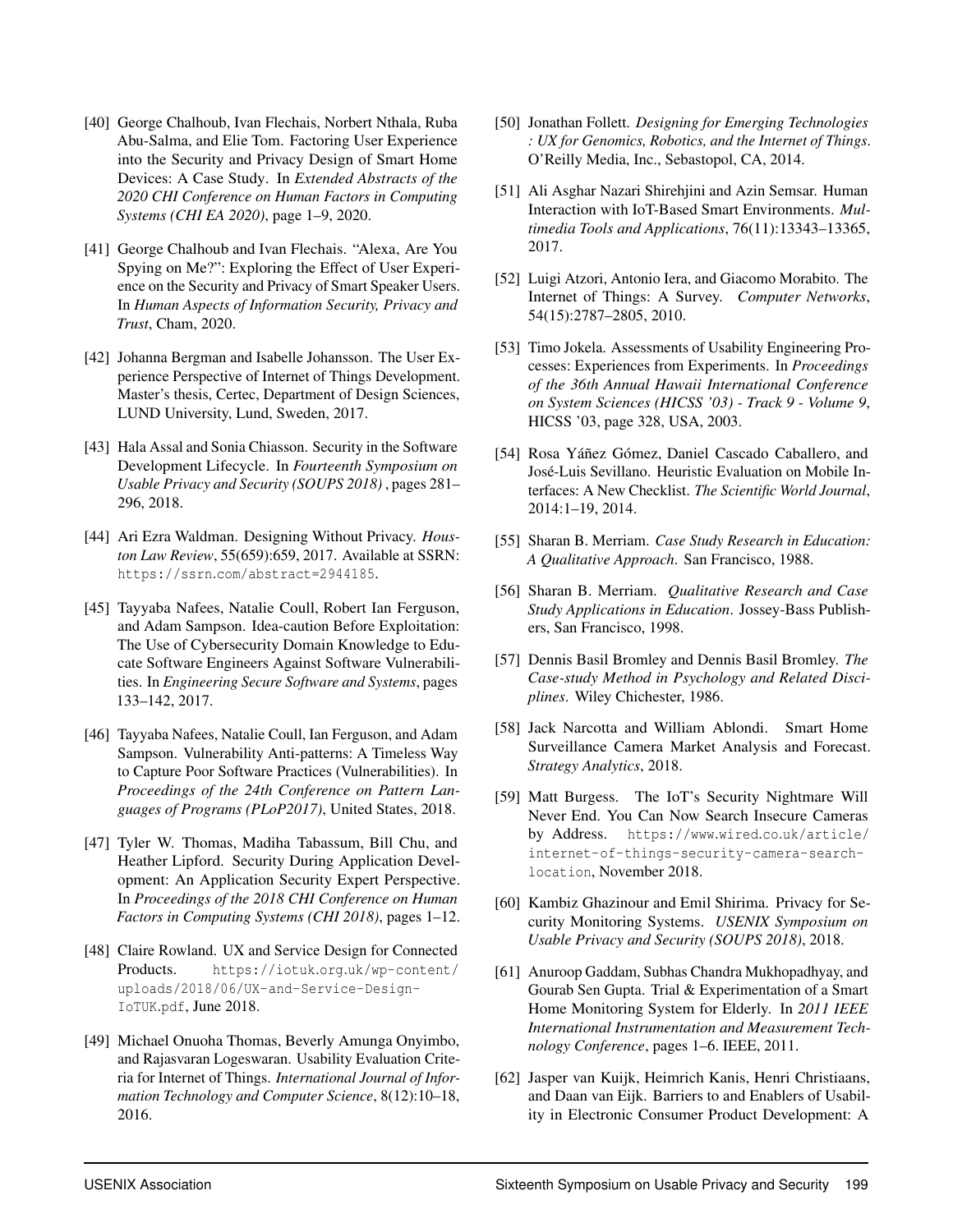Multiple Case Study. *Human-Computer Interaction*, 32(1):1–71, 2017.

- <span id="page-16-0"></span>[63] Charles F. Cannell, Peter V. Miller, and Lois Oksenberg. Research on Interviewing Techniques. *Sociological Methodology*, 12:389–437, 1981.
- <span id="page-16-1"></span>[64] Anselm Strauss and Juliet M. Corbin. *Grounded Theory in Practice*. SAGE Publications, Thousand Oaks, California, 1997.
- <span id="page-16-2"></span>[65] Anselm Strauss. *Basics of qualitative research : techniques and procedures for developing grounded theory*. SAGE Publications, Thousand Oaks, California, 1998.
- <span id="page-16-3"></span>[66] Clive Seale. Quality in Qualitative Research. *Qualitative Inquiry*, 5(4):465–478, 1999.
- [67] Juliet Corbin and Anselm Strauss. *Basics of Qualitative Research: Techniques and Procedures for Developing Grounded Theory*. SAGE Publications, Inc., 2014.
- <span id="page-16-4"></span>[68] Greg Guest, Arwen Bunce, and Laura Johnson. How Many Interviews are Enough? An experiment with data saturation and variability. *Field Methods*, 18(1):59–82, 2006.
- <span id="page-16-5"></span>[69] Marry L. McHugh. Interrater Reliability: the Kappa Statistic. *Biochemia Medica*, pages 276–282, 2012.
- <span id="page-16-6"></span>[70] Victor Jupp, editor. *The SAGE Dictionary of Social Research Methods*. SAGE Publications, London Thousand Oaks, Calif, 2006.
- <span id="page-16-7"></span>[71] Kathy Charmaz. *Constructing Grounded Theory: A Practical Guide Through Qualitative Analysis*. Constructing grounded theory. SAGE Publications, 2006.
- <span id="page-16-8"></span>[72] Nayan B. Ruparelia. Software Development Lifecycle Models. *ACM SIGSOFT Software Engineering Notes*, 35(3):8–13, 2010.
- <span id="page-16-9"></span>[73] Lassi A. Liikkanen, Harri Kilpiö, Lauri Svan, and Miko Hiltunen. Lean UX: The Next Generation of User-Centered Agile Development? In *Proceedings of the 8th Nordic Conference on Human-Computer Interaction: Fun, Fast, Foundational (NordiCHI 2014)*, pages 1095–1100, 2014.
- <span id="page-16-10"></span>[74] Paul Voigt and Axel Von dem Bussche. *The EU General Data Protection Regulation (GDPR) : A Practical Guide*. Cham, Switzerland, 1 edition, 2017.
- <span id="page-16-11"></span>[75] Lee A. Bygrave. Data Protection by Design and by Default : Deciphering the EU's Legislative Requirements. *Oslo Law Review*, 1(02):105–120, 2017.
- <span id="page-16-12"></span>[76] Information Commissioner Office. Data Protection by Design and Default. [https:](https://ico.org.uk/for-organisations/guide-to-data-protection/guide-to-the-general-data-protection-regulation-gdpr/accountability-and-governance/data-protection-by-design-and-default/) //ico.org.[uk/for-organisations/guide-to](https://ico.org.uk/for-organisations/guide-to-data-protection/guide-to-the-general-data-protection-regulation-gdpr/accountability-and-governance/data-protection-by-design-and-default/)[data-protection/guide-to-the-general-data](https://ico.org.uk/for-organisations/guide-to-data-protection/guide-to-the-general-data-protection-regulation-gdpr/accountability-and-governance/data-protection-by-design-and-default/)[protection-regulation-gdpr/accountability](https://ico.org.uk/for-organisations/guide-to-data-protection/guide-to-the-general-data-protection-regulation-gdpr/accountability-and-governance/data-protection-by-design-and-default/)[and-governance/data-protection-by-design](https://ico.org.uk/for-organisations/guide-to-data-protection/guide-to-the-general-data-protection-regulation-gdpr/accountability-and-governance/data-protection-by-design-and-default/)[and-default/](https://ico.org.uk/for-organisations/guide-to-data-protection/guide-to-the-general-data-protection-regulation-gdpr/accountability-and-governance/data-protection-by-design-and-default/), August 2019.
- <span id="page-16-13"></span>[77] Mary Ellen Zurko. User-Centered Security: Stepping Up to the Grand Challenge. In *Proceedings of the 21st Annual Computer Security Applications Conference*, AC-SAC '05, pages 187–202, USA, 2005.
- <span id="page-16-14"></span>[78] Marcia Ford and William Palmer. Alexa, are you listening to me? An analysis of Alexa voice service network traffic. *Personal and Ubiquitous Computing*, 23(1):67– 79, 2019.
- <span id="page-16-15"></span>[79] Zhi-Kai Zhang, Michael Cheng Yi Cho, Chia-Wei Wang, Chia-Wei Hsu, Chong-Kuan Chen, and Shiuhpyng Shieh. IoT Security: Ongoing Challenges and Research Opportunities. In *2014 IEEE 7th International Conference on Service-Oriented Computing and Applications*, pages 230–234. IEEE, 2014.
- <span id="page-16-16"></span>[80] Teng Xu, James B. Wendt, and Miodrag Potkonjak. Security of IoT Systems: Design Challenges and Opportunities. In *Proceedings of the 2014 IEEE/ACM International Conference on Computer-Aided Design (ICCAD 2014)*, pages 417–423. IEEE Press, 2014.
- <span id="page-16-17"></span>[81] Xiaocheng Ge, Richard F. Paige, Fiona Polack, and Phil Brooke. Extreme Programming Security Practices. In *Agile Processes in Software Engineering and Extreme Programming*, pages 226–230, Berlin, Heidelberg, 2007.
- <span id="page-16-18"></span>[82] James Stewart. Why 'Security Says No' Won't Cut it Anymore - Technology in Government. [https://technology](https://technology.blog.gov.uk/2016/07/13/why-security-says-no-wont-cut-it-anymore/).blog.gov.uk/2016/07/13/ [why-security-says-no-wont-cut-it-anymore/](https://technology.blog.gov.uk/2016/07/13/why-security-says-no-wont-cut-it-anymore/), July 2016.
- <span id="page-16-19"></span>[83] Steffen Bartsch. Practitioners' Perspectives on Security in Agile Development. In *Proceedings of the 2011 Sixth International Conference on Availability, Reliability and Security (ARES 2011)*, pages 479–484, United States, 2011.
- <span id="page-16-20"></span>[84] Seda Gürses, Carmela Troncoso, and Claudia Diaz. Engineering Privacy by Design Reloaded. In *Amsterdam Privacy Conference*, pages 1–21, 2015.
- <span id="page-16-21"></span>[85] Ivan Flechais, M. Angela Sasse, and Stephen M. V. Hailes. Bringing Security Home: A Process for Developing Secure and Usable Systems. In *Proceedings of the 2003 Workshop on New Security Paradigms (NSPW 2003)*, pages 49–57, New York, United States, 2003.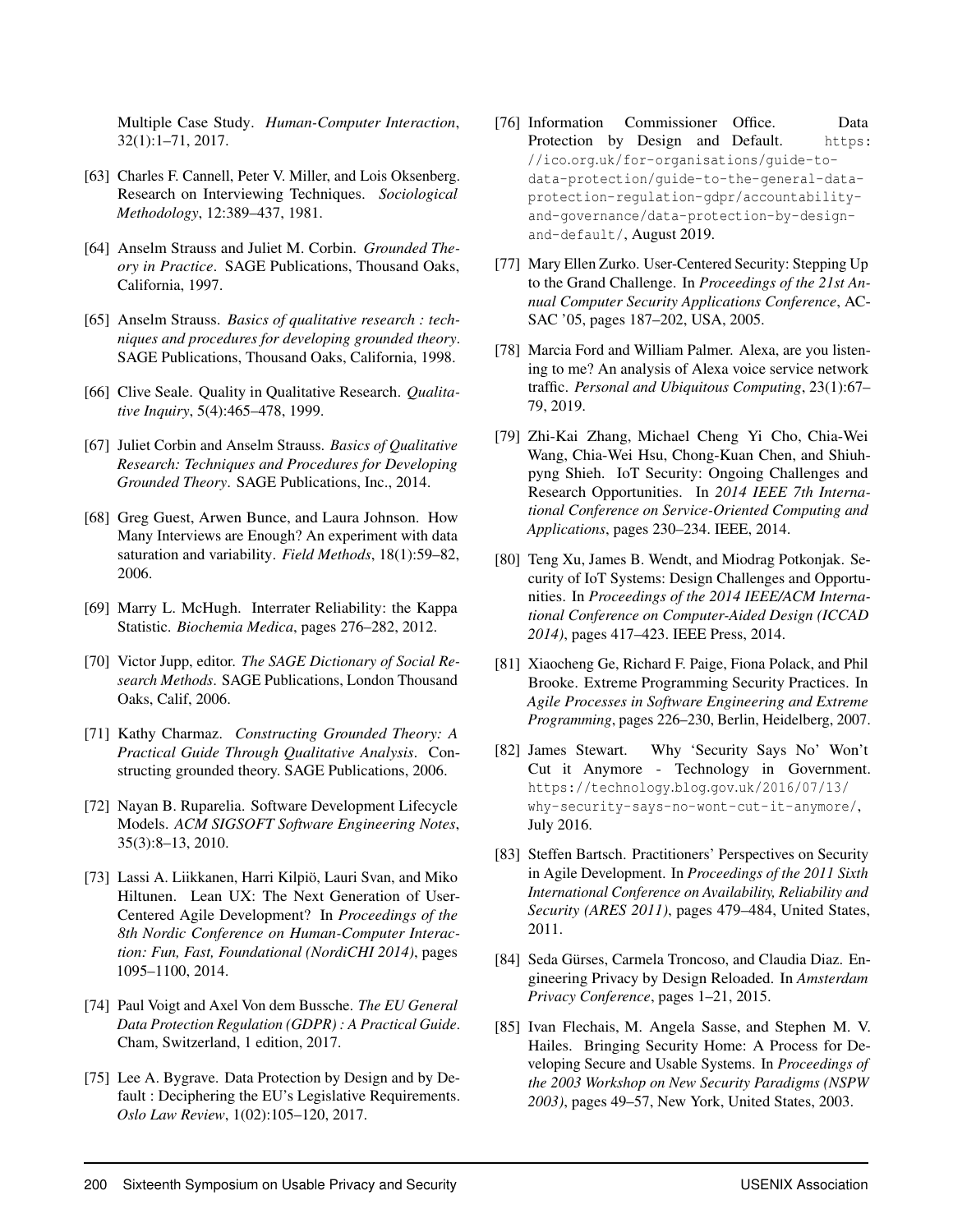# <span id="page-17-0"></span>A Screening Questionnaire

- 1. Select your gender:
	- $\bigcirc$  Male
	- $\bigcap$  Female
	- $\bigcirc$  Other
	- $\bigcap$  Prefer not to answer
- 2. Select your age group:
	- $\bigcirc$  18-24
	- $O$  25-34
	- $\bigcirc$  35-44
	- $\bigcap$  45-54
	- $\bigcirc$  55-64
	- $\bigcirc$  65-74
	- $\bigcirc$  75 or older
	- $\bigcap$  Prefer not to answer
- 3. What best describes your job at the company?
	- ◯ UI Designer
	- UX Designer
	- ◯ UX Director
	- $\bigcap$  Interaction Designer
	- $\bigcap$  Sales Manager
	- ◯ Software Developer
	- $\bigcirc$  Security Officer
	- Legal Officer
	- Hardware Designer
	- Hardware Engineer
	- ◯ Product Manager
	- $\bigcirc$  Other:
- 4. How long have you been working at your company?
	- No Experience
	- $\bigcap$  Less than 1 year
	- $\bigcap$  More than 1 year and less than 3 years
	- $\bigcap$  More than 3 years and less than 5 years
	- $\bigcap$  More than 5 years and less than 7 years
	- $\bigcap$  More than 7 years
- 5. What best describes your company?
	- $\bigcirc$  Consultant Company
	- ◯ Product Company
	- ◯ Service Company
	- Platform Company
- $\bigcap$  Other:
- 6. Select the smart-home product category (or categories) that your company deals with:
	- □ Phone Systems
	- $\square$  Smart Lights and Dimmers
	- $\Box$  Temperature and Climate Control Systems
	- □ Security Access Control Systems
	- □ Other:
- 7. Select the type of device(s) that your company deals with:
	- □ Cameras
	- □ Door Locks
	- □ Home Theaters
	- $\Box$  Hubs
	- $\Box$  Voice Assistants
	- □ Leak Detectors
	- $\Box$  Lights
	- □ Motion Sensors
	- $\Box$  Power Outlets and Switches
	- $\Box$  Smoke Detectors
	- $\Box$  Thermostats
	- □ Other:
- 8. How many employees does your company have?
	- $\bigcap$  less than 25
	- $\bigcirc$  26-50
	- $\bigcirc$  51-100
	- $\bigcirc$  101-250
	- $\bigcirc$  251-500
	- $\bigcirc$  501-1000
	- $\bigcap$  More than 1000

# <span id="page-17-2"></span>B Pilot Interview Questions

- 1. What company do you work for? What does the company do? What is your role in the company?
- 2. Can you describe your product design process?
- 3. Do you consider UX when designing security and privacy solutions for your smart home products? If so, how?
- 4. What are the typical challenges that you face when designing smart home products? Are there any challenges specific to factoring UX into security and privacy design?
- <span id="page-17-1"></span>5. Is there anything in the design process that could help address user-centered security and privacy challenges in smart homes? If so, please elaborate.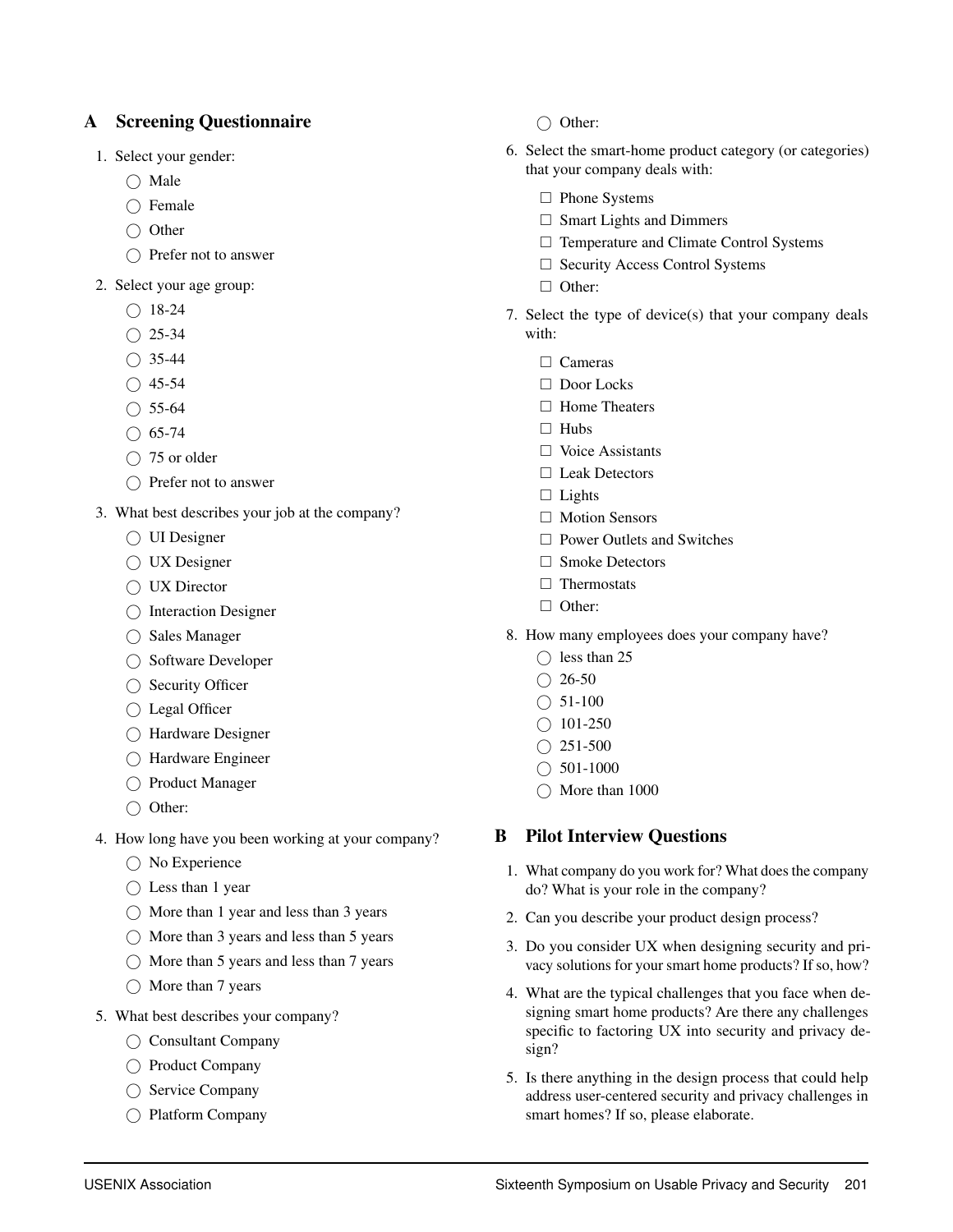# C Main Interview Questions

Our interviews were semi-structured. We below describe our study script (divided into several sections). The last four sections describe specific questions that we asked to employees who had different responsibilities.

# C.1 Characterizations

- 1. Would you tell us about your role in the company that you work at?
	- (a) When did you join the company?
	- (b) What are your responsibilities?
	- (c) What is your specific role in the development or design process of smart home devices?
- 2. Would you tell us about the products that you develop?
	- (a) Is there a specific product that you focus on developing?
- 3. Would you tell us about your users (or customers)?
	- (a) How would you describe the typical customers that use your products?

# C.2 Introductory Questions

- 1. How would you describe User Experience (UX)?
	- (a) What UX characteristics do you regard as important?
	- (b) What do you think the role of security/privacy in UX is?
- 2. Do you think there is a relation between UX and security/privacy?
	- (a) (if yes) Could you describe this relation?
	- (b) (if no) Could you explain why not?

# C.3 Requirements Gathering and Specification

- 1. How do you identify or specify the requirements of a smart home camera before you design it?
	- (a) What kind of requirements do you consider?
	- (b) How do you prioritize requirements?
- 2. Do you handle any security/privacy requirements during the requirements gathering or specification process?
	- (a) (if yes) How do you handle these requirements?
	- (b) (if yes) Do you consider UX when addressing security or privacy requirements in the design process?
	- (c) (if no) What do you think of designers who do so?

# C.4 UX Design Process

- 1. Do you consider UX to be an important factor in the design process of smart home devices?
	- (a) Where in the design process do you apply UX techniques?
	- (b) Is there a specific UX team or role in a specific department?
	- (c) How are decisions made when it comes to UX?
	- (d) Do you factor UX into the security and privacy design of smart home cameras? If so, could you give us more details?
- 2. Does security or privacy play a role in the UX development process that you take part of?
	- (a) (if yes) Could you explain the role?
	- (b) (if no) What type of effect would it have if it did?
- 3. Do you collect user data for UX development?
	- (a) (if yes) What type of user data do you collect? How do you collect it?
	- (b) (if yes) What sort of data-driven methods do you use?
	- (c) (if yes) Have you ever handled UX requirements within the context of security and privacy? Can you give us more details?
- 4. Do you have a UX requirements gathering process?
	- (a) (if yes) Could you give us more details?
- 5. What design processes—including methods, techniques (e.g., storyboards), and artifacts (e.g., personas)—do you use in the context of data protection?
- 6. Regardless of whether you have a UX requirements gathering process, what do you think the best design practices are (e.g., programming patterns, artifacts)?

# C.5 End-user Involvement

- 1. Do you engage end-users in the development of smart camera products or features?
- 2. (if yes) How do you involve end-users in the design phase?
	- (a) To which extent do you involve end-users?
	- (b) Do you consider data security or user privacy during the process? Why/Why not?
	- (c) Does the type of product influence whether endusers can be involved? What about security or privacy risks?
- 3. (if no) What are your thoughts on involving end-users in the design of smart home cameras?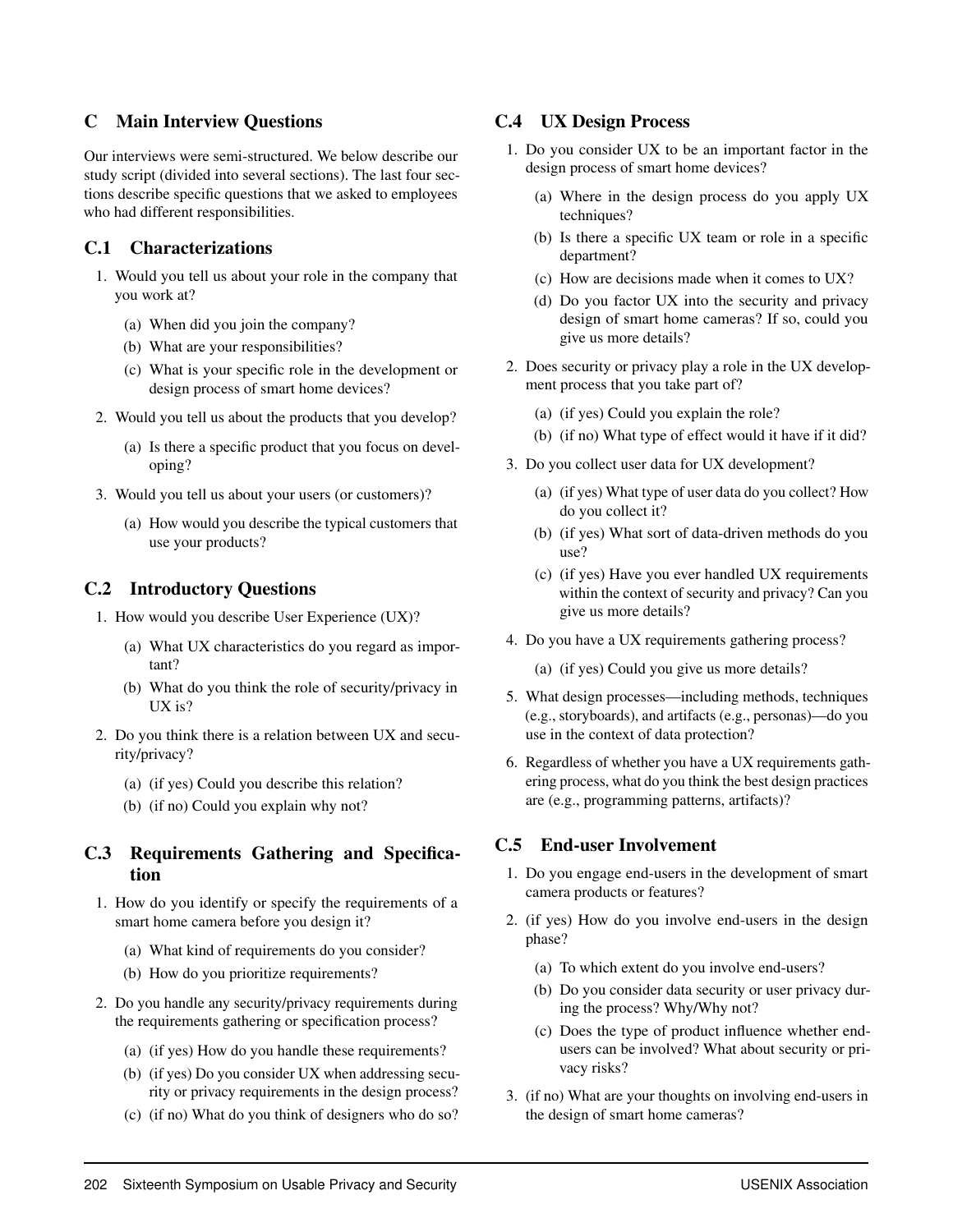# C.6 Ecosystem Considerations

- 1. Is your product part of an ecosystem of products used in smart home environments?
- 2. (if yes) Have you faced any obstacles when considering the ecosystem?
	- (a) (if yes) What were they? Could you describe the main obstacles? How did you deal with them?
- 3. (if security/privacy was mentioned) Can you describe how do you deal with security and privacy?
- 4. (if security/privacy was not mentioned) What do you think of the role of security and privacy in a smart home ecosystem?

# C.7 UX Challenges

- 1. What were the UX challenges that you faced during the design of smart cameras?
	- (a) How did you overcome those challenges?
	- (b) Were there any challenges without any solutions in sight?
- 2. (if security/privacy was mentioned) Could you give us more details of the security or privacy challenges?
	- (a) How did you address those challenges?
- 3. (if security/privacy was not mentioned) Smart homes are associated with security/privacy threats. Have you ever experienced challenges specific to UX during the security/privacy design process of smart cameras?
	- (a) (if yes) Could you describe the challenges you faced, and how did you address them?
	- (b) (if no) What do you think of the role(s) of security/privacy and UX in smart home environments?

# C.8 Security Stakeholder Questions

- 1. Can you tell us how security is taken into consideration at your company?
- 2. How do you ensure that your product is secure? Is there a process? How does it look like?
- 3. How do you identify security requirements?
- 4. Do you work/communicate with the design team? Do you get involved in the security and privacy design of smart cameras?
- 5. In general, who is responsible for designing the security/privacy features of smart cameras?
- 6. How do you update the firmware of smart cameras that you sell? Who is responsible for this task?
- 7. How often does security need to be maintained?
- 8. If a security breach happens in the physical products sold to clients, who will take responsibility?
- 9. If your company suffers from a data breach, how will you address this? Do you notify users?
- 10. How do you make sure that users who use your products are protected when it comes to breaches?

# C.9 Regulatory Stakeholder Questions

- 1. Who deals with GDPR and Product Liability?
- 2. Do you deal with legislation?
- 3. How is data protection represented in your organization?
- 4. Do you interact with any regulatory bodies (e.g., ICO) when it comes to matters of data protection?
	- (a) (if yes) What are these matters?
	- (b) (if no) Do you think it would be useful to do so?

# C.10 Management Stakeholder Questions

- 1. Are there any restrictions (e.g., legal, security, privacy) that make it harder for you to use customer data for product design or making decisions?
- 2. What data protection roles/responsibilities are there for:
	- (a) Product management (and data management)?
	- (b) Product design and development?
	- (c) UX, usability, and experience-centered jobs?
	- (d) Marketing and sales?
- 3. What does privacy mean in terms of your products?
- 4. How do you design for data protection when devices are shared among multiple users?

# C.11 Concluding Remarks

- 1. Do you think there is anything in the design/development process that makes it easier to address user-centered security and privacy challenges in cameras?
- 2. We have reached the end of the interview. Thank you for talking to us!
	- (a) Do you have any questions?
	- (b) Do you have any comments you want to add?